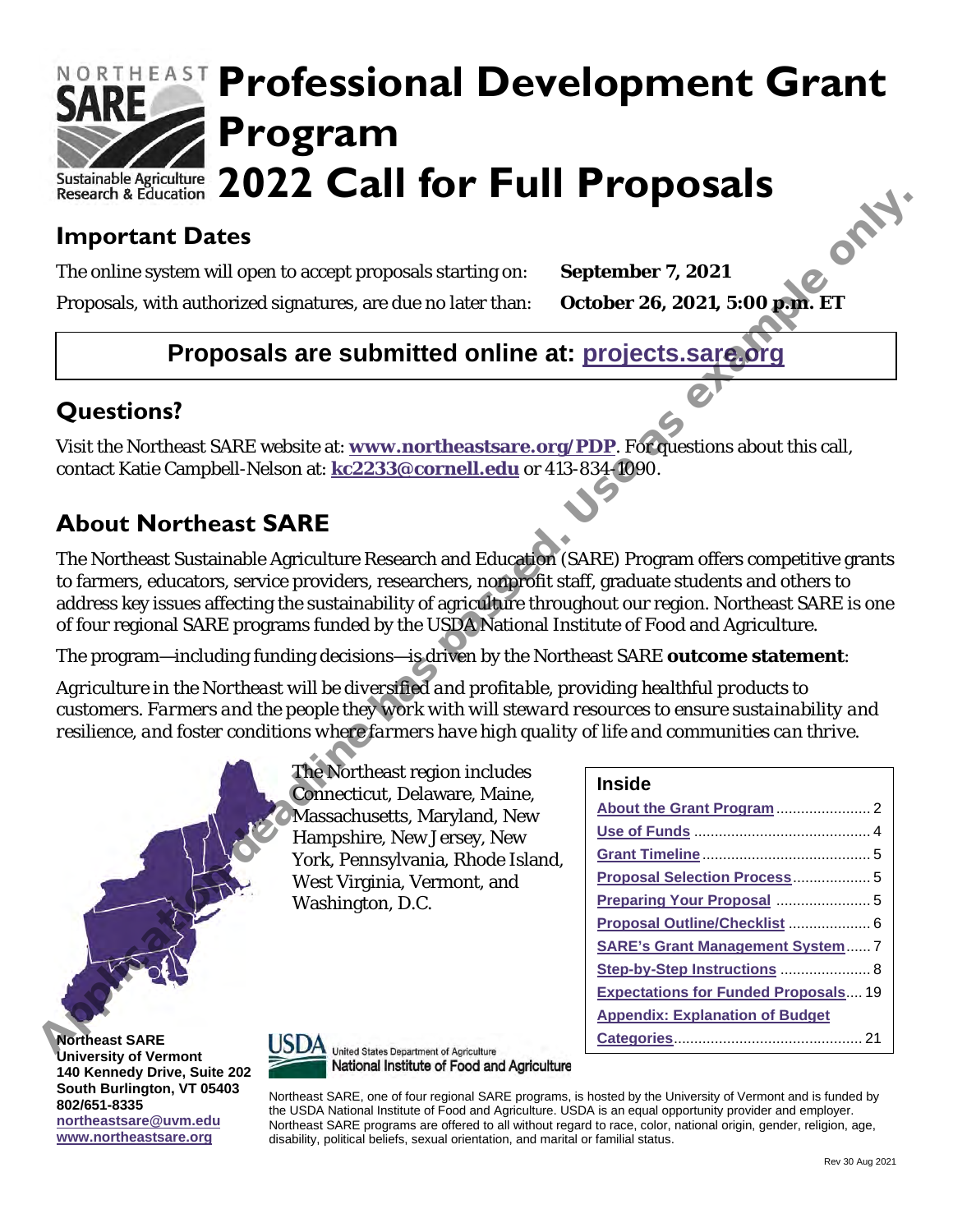## <span id="page-1-0"></span>**About Northeast SARE Professional Development Grants**

#### **Overview**

The Northeast SARE Professional Development Grant program funds projects that develop the knowledge, awareness, skills and attitudes of agricultural and other service providers about sustainable agriculture practices to teach, advise or assist farmers. An agricultural service provider is a professional who assists farmers as part of their work. Projects that develop the ability of other service providers (for example, real estate agents, bankers, and attorneys) to work with farmers are also eligible. These service providers then use what they've learned through participation in project activities in their work with farmers.

#### **New for this Call**

There has been a change in USDA NIFA's determination of indirect costs. Applicants should now calculate indirect as 10% of direct costs (versus 10% of the total budget). More information on indirect and other budget considerations is available in the **Appendix**.

The Professional Development Grant program uses an outcome funding approach with a "performance target" to describe the changes in practices, behaviors or conditions among service providers expected to result from the proposed project. To learn more about outcome funding and the use of performance targets, visit our "Guide to Outcome Funding" at: **www.northeastsare.org/outcomefunding**.

#### **Eligible Applicants**

Professional Development Grants are open to anyone who works with service providers and farmers, including personnel at agricultural and community nonprofit organizations, colleges and universities, Cooperative Extension, municipalities, tribal governments, state departments of agriculture, federal agencies, research farms and experiment stations, and for-profit business entities (such as farms<sup>1</sup>, private consultants, veterinary practices and other businesses that serve the farming community). substitut[e](http://www.northeastsare.org/outcomefunding) pricelials ([as](http://www.northeastsare.org/outcomefunding) the background of the price of the system in the system and the system of the intervent in the system of the system of the system of the system of the system of the system of the system of the sy

Northeast SARE encourages projects submitted from or in collaboration with women, the LGBTQ+ community, and Black, Indigenous and People of Color (BIPOC). Additionally, we encourage projects submitted from or in collaboration with Minority Serving Institutions (including 1890s and other historically Black colleges and universities, Hispanic-Serving Institutions, and tribal colleges and universities) and other organizations in the Northeast that work with historically underrepresented communities.

Your organization must have the legal structure and financial capacity in place to receive and execute a Northeast SARE contract, including expending funds needed for the project prior to receiving reimbursements from Northeast SARE; advance payments are not possible.

Projects must take place within the Northeast region, described on page 1. Applicants and host organizations may be located outside of the Northeast region if the project activities and the service providers served are located within the Northeast region.

Current SARE grant recipients who are behind in their reporting will not be awarded a new project.

Northeast SARE will not fund proposals that appear to duplicate work that has been approved for funding by another grant program (within or external to SARE).

Northeast SARE is committed to accessibility for all eligible applicants. We encourage you to reach out to us regarding any challenges you experience as you plan and submit your proposal. To do so or to

<span id="page-1-1"></span><sup>1</sup> *Northeast SARE uses the U.S. Census of Agriculture definition of a Farm: "Any place from which \$1,000 or more of agricultural products were produced and sold, or normally would have been sold, during the census year." For more information and examples of eligible farms, please see our Definition of a Farm document at: [www.northeastsare.org/farmdefinition](http://www.northeastsare.org/farmdefinition).*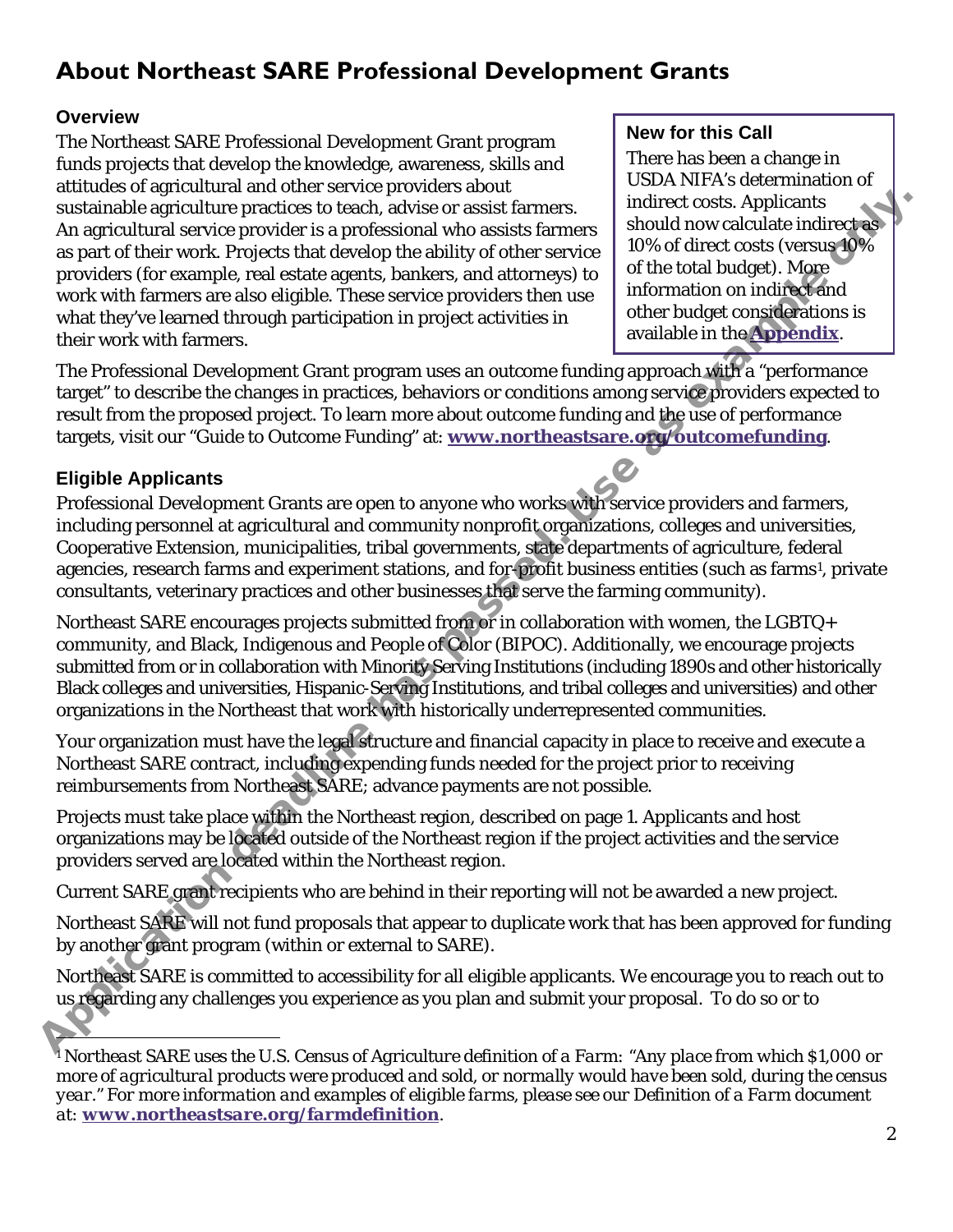specifically request a disability-related accommodation, please contact Northeast SARE as soon as possible at 802-651-8335 or **[northeastsare@uvm.edu](mailto:northeastsare@uvm.edu)**.

#### **Changes to an Approved Preproposal**

You may submit only one full proposal per year to Northeast SARE's large grant programs, including Research and Education, Research for Novel Approaches, and Professional Development, even if you received multiple invitations to submit a full proposal. *Please note that you may not change the project leader/Principal Investigator (PI) of an approved preproposal to accommodate multiple full proposal submissions.*

Minor revisions to your approved preproposal are acceptable, especially if such changes were suggested by preproposal reviewers. Reviewers will not accept a full proposal that differs significantly from the preproposal unless the changes made were those specifically suggested by preproposal reviewers. Full proposal reviewers will have your preproposal, along with the suggestions and comments sent to you from the preproposal review team. Please be sure that the content of your full proposal addresses all questions and concerns that were noted.

#### **Funding Available**

Northeast SARE's Administrative Council has allocated \$1 million to fund projects for this cycle of Professional Development Grants. There is no proposal funding cap for this program but awards typically range from \$30,000 to \$150,000 depending upon a project's complexity and duration. We estimate that 8 to 12 awards will be made in 2022.

#### **Project Duration**

Typical project length is 2 to 3 years. All projects must be completed by November 30, 2025.

#### **Conflict of Interest**

Members of the Northeast SARE Administrative Council, SARE staff, and SARE State Coordinators are not permitted to be funded or named in proposals submitted to this grant program. Members of proposal review teams are not permitted to discuss or vote on proposals that are submitted by organizations they work for, organizations for which they serve as a board member or paid consultant, former graduate student advisees or advisors, family members or close personal friends. Reviewers may not participate in review of a proposal in which their collaborators on research projects or co-authors on peer reviewed publications (including pending publications and submissions) serve as project leaders; the timeline for this prohibition is for any projects or publications within the past three years. Northeast SARE's full Conflict of Interest policy can be found at: **www.northeastsare.org/COI**. received multiple invitations to submit a full proposal. Please near that you may not change the projects<br>
Annisons to your approved preproposal are acceptable expectably if such changes were suggested by<br>
Minor revisions

#### **Public Domain**

Proposals and reviews are kept confidential, shared only among Northeast SARE staff, Administrative Council members, and grant program reviewers. However, Northeast SARE, as a USDA NIFA program, is committed to public access of results of funded projects; therefore, information on funded projects, their reports, and related information will be in the public domain.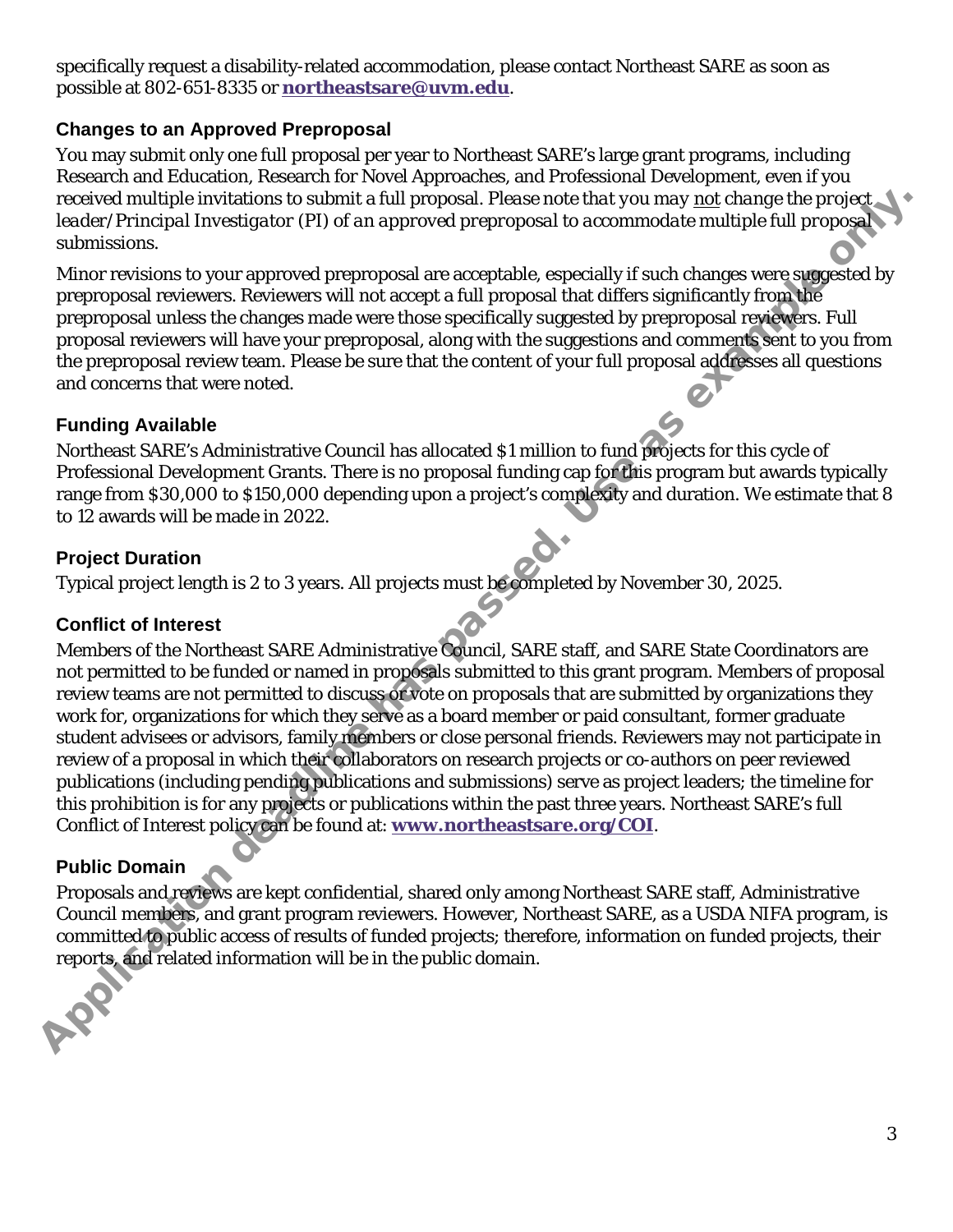## <span id="page-3-0"></span>**Use of Funds**

SARE funding must comply with USDA NIFA and University of Vermont (Northeast SARE's host institution) guidelines. Therefore, there are certain allowable and ineligible expenses for this grant program, listed below. All grant expenses must be incurred during the contract period, which will be defined before the project begins.

#### **Eligible Expenses**

Funds may be used for the following expenses, if they are specific to the project:

- **Labor**, including wages, stipends, salary and fringe benefits, for individuals working on the project;
- **Materials and supplies**, including research and education supplies, outreach materials, and software;
- **Travel and per diem expenses necessary for the project**;
- **Journal and other publication fees** if they are incurred during the contract period as well as copies, postage and other communications expenses; **Elligible Expenses**<br>
Funds my be used for the following expenses, if they are specific to the project:<br> **Alacterial and supplies**, including research and education supplies, outreach makerings and<br>
solvtwire;<br> **Alacteria** 
	- **Consultant services** like farmer stipends, presenter fees and other services rendered, as well as research incentives and compensation for interviewees, and subscriptions for project-specific services;
	- **Meeting and training expenses**, including facility rental and participant support costs;
	- **Equipment purchases and fabrication** that are necessary for, and unique to, the project (equipment with general uses, like a computer or tractor, are not eligible);
	- Farm equipment and land **rental or operating charges**;
	- **Subawards** for portions of the project conducted by other organizations; and
	- Indirect costs up to 10 percent of total direct costs. Please note that for-profit businesses cannot include indirect costs in the budget (see Appendix for more information).

#### **Ineligible Expenses**

Funds may NOT be used for:

- **Capital costs** including the purchase of land, buildings, livestock, general use machinery, greenhouses, and major improvements, fixtures or expansion expenses;
- **Normal operating expenses** that would be incurred in the absence of the project such as utilities, general maintenance, or general supplies.
- **Promotional items**, including items of clothing (hats, tee shirts, aprons, etc.), swag, giveaways, subsidies, raffles, and branded promotional material;
- **Travel to scholarly and other meetings** unless essential to the project's success, such as presentation of project results;
- **International travel** unless essential to the project's success and described in the budget justification (Note: There are certain restrictions on costs and airline carriers);
- **Cell phone charges**, even if you use your cell phone in the course of the project;
- **Food expenses** unless necessary for the continuity of a training event or project meeting; and

**Expenses outside of the grant period.** SARE cannot pay for expenses incurred before the award start date or after the end date on the grant contract.

It is expected that costs for copiers, cameras, computers, video equipment, and other items that have uses beyond the boundaries of the project must be provided by the applicant, as they are considered indirect costs. To be considered as a direct cost, the item must be clearly essential to, and used only for, the proposed project.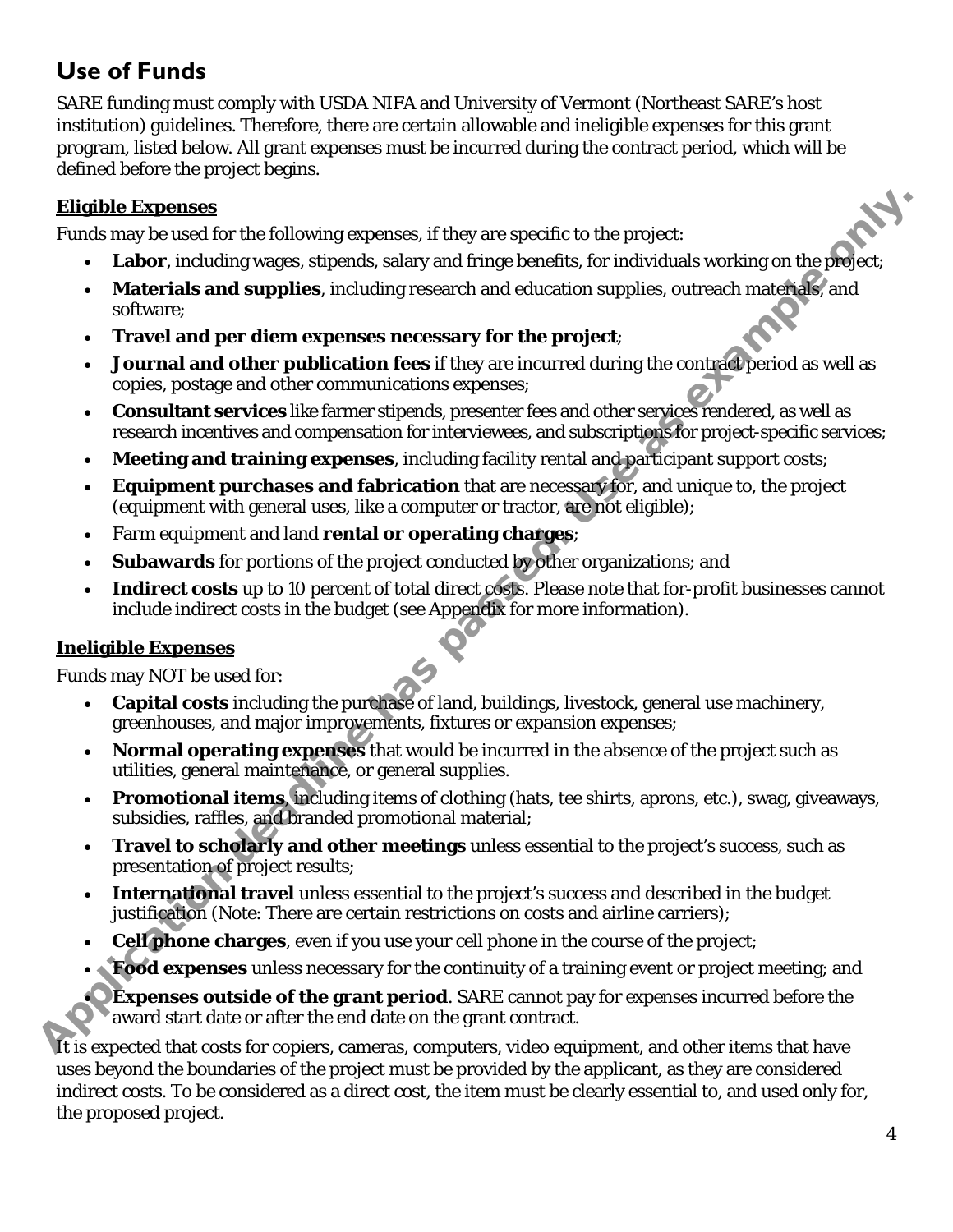## <span id="page-4-0"></span>**Grant Timeline**

| *There are two tiers of full proposal review. Applicants will be notified whether their proposal moves on |  |  |  |
|-----------------------------------------------------------------------------------------------------------|--|--|--|
| from Tier 1 to Tier 2 review.                                                                             |  |  |  |

## <span id="page-4-1"></span>**Proposal Selection Process**

Proposals are evaluated by independent review teams made up of farmers, researchers, non-profit staff and agricultural service providers. Reviewers evaluate proposals on a Likert scale using the criteria that are listed beside the **Step-by-Step Instructions**. A summative score is then generated for each proposal using the weights for each individual section listed in the review criteria. Full proposals undergo two tiers of review; one for multiple teams, each reviewing a subset of all full proposals and a second for a single panel to review all proposals moved forward from the first tier. Not all proposals moved forward from the first tier will be funded. Ap[plica](http://www.northeastsare.org/ProfessionalDevelopmentPrep)tion deadline has passed. Use as example only.

Review team scores and comments are provided to the Northeast SARE Administrative Council, the program's governance body, that makes final decisions about funding allocations. When selecting proposals for funding, the Administrative Council may give additional consideration to audiences, topics, and geographic locations that are underrepresented in Northeast SARE's grant portfolio.

## <span id="page-4-2"></span>**Preparing your Proposal**

Please prepare your proposal well in advance of the deadline. Most organizational sponsored programs offices or grant support staff need several weeks to review and approve proposals, so plan accordingly if this applies to you. We recommend that you allow for a full day to enter and submit your proposal online to the SARE Grant Management System.

The Grant Commitment Form must be signed by you and your organization's authorized official and uploaded at the time of submission. If any subawards are included in the proposal, each must also complete Grant Commitment Forms and these must also be uploaded at the time of submission. Letters from each key individual must also be uploaded. Incomplete proposals will not be reviewed.

There are word limits for most entries. We suggest you use a word processing program to develop your proposal content offline, ensuring it is accurate and complies with the word limits before pasting into the online system. To that end, a Word document of the proposal questions is available at: **www.northeastsare.org/ProfessionalDevelopmentPrep**.

Keep your writing clear and simple. To the extent possible, avoid scientific jargon and specialized vocabulary -- write for a mixed audience that includes farmers, researchers from multiple disciplines, Extension and non-profit educators, and other agricultural service providers. You can assume that grant reviewers have solid agricultural knowledge, but not necessarily deep expertise in your subject area.

Do not include links to external sites, except as needed in the citation list, as they will not be considered by reviewers.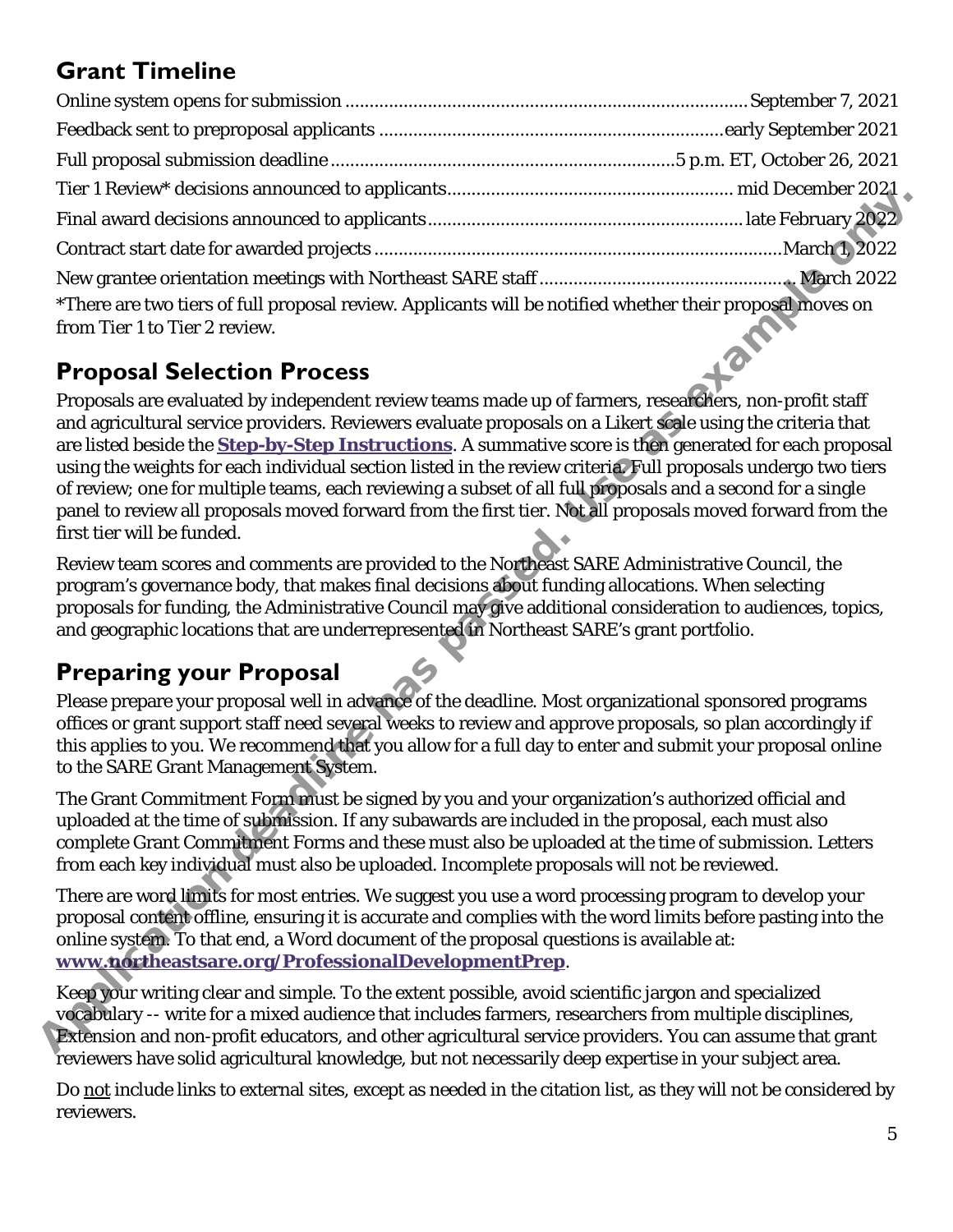## <span id="page-5-0"></span>**Full Proposal Outline / Checklist**

Components of the full proposal and their word limits appear below, listed in the order they appear in the online grant management system within section headings. You may use the outline as a checklist to ensure the proposal is complete before submitting.

Items with an asterisk (**\***) are required documents that need to be uploaded. Proposals with missing or incomplete required documents will not advance to grant review.

- $\Box$  Project Title (150 character-limit)
- **Q** Project Description (300 character-limit)

#### **General Information**

- □ Project Start Date
- **Q** Project End Date
- $\Box$  Primary State
- (Optional) Geographical Scope
- **Q** Primary Commodities
- **Q** Primary Practices
- **Q** Primary Benefits and Impacts
- $\Box$  Was a full proposal of this work submitted previously to Northeast SARE?
- $\Box$  Does this project involve research with vertebrate animals?
- $\Box$  Does this project involve human subjects research?
- □ Plan for IACUC/IRB Determination (no word limit)
- (Optional) Additional Context (150-word limit)
- Response to Preproposal Comments (250 word limit)
- $\Box$  Project Summary (450-word limit)

#### **Performance Target**

 $\Box$  Performance Target (200-word limit)

#### **Statement of Need**

- Description of Problem or Opportunity (400 word limit)
- □ Solution and Benefits (400-word limit)
- Service Provider Interest (300-word limit)

#### **Project Team**

- $\Box$  Key Individuals (400-word limit)
- **\***Letters of Commitment from Key Individuals (Upload)
- □ Project Advisory Committee (350-word limit)

#### **Achieving the Performance Target**

- $\Box$  Education Plan (750-word limit)
- (Optional) Curriculum/Supporting Document (Upload)
- \*Draft Verification Tool (Upload)
- $\Box$  Milestones (900-word limit, suggested total limit of 12 milestones of 75-word limit each)

#### **Previous Work**

- **E** Literature Review (1,200-word limit)
- $\Box$  Citation List (no word limit)

#### **Budget**

- $\Box$  Organizational Affiliation of Subawardees
- **\***Budget Justification and Narrative Spreadsheet(s) for the host organization and each organization receiving funds as subawards (Upload) Application deadline has passed. Use as example only.
	- □ Total Direct Costs
	- □ Total Indirect Costs
	- □ Total SARE Request

#### **Host Organization Approval**

- **\***Grant Commitment Form(s) for PI's organization and each organization receiving funds as subawards (Upload)
- Authorized Official Contact Information
- □ FDP Clearinghouse Information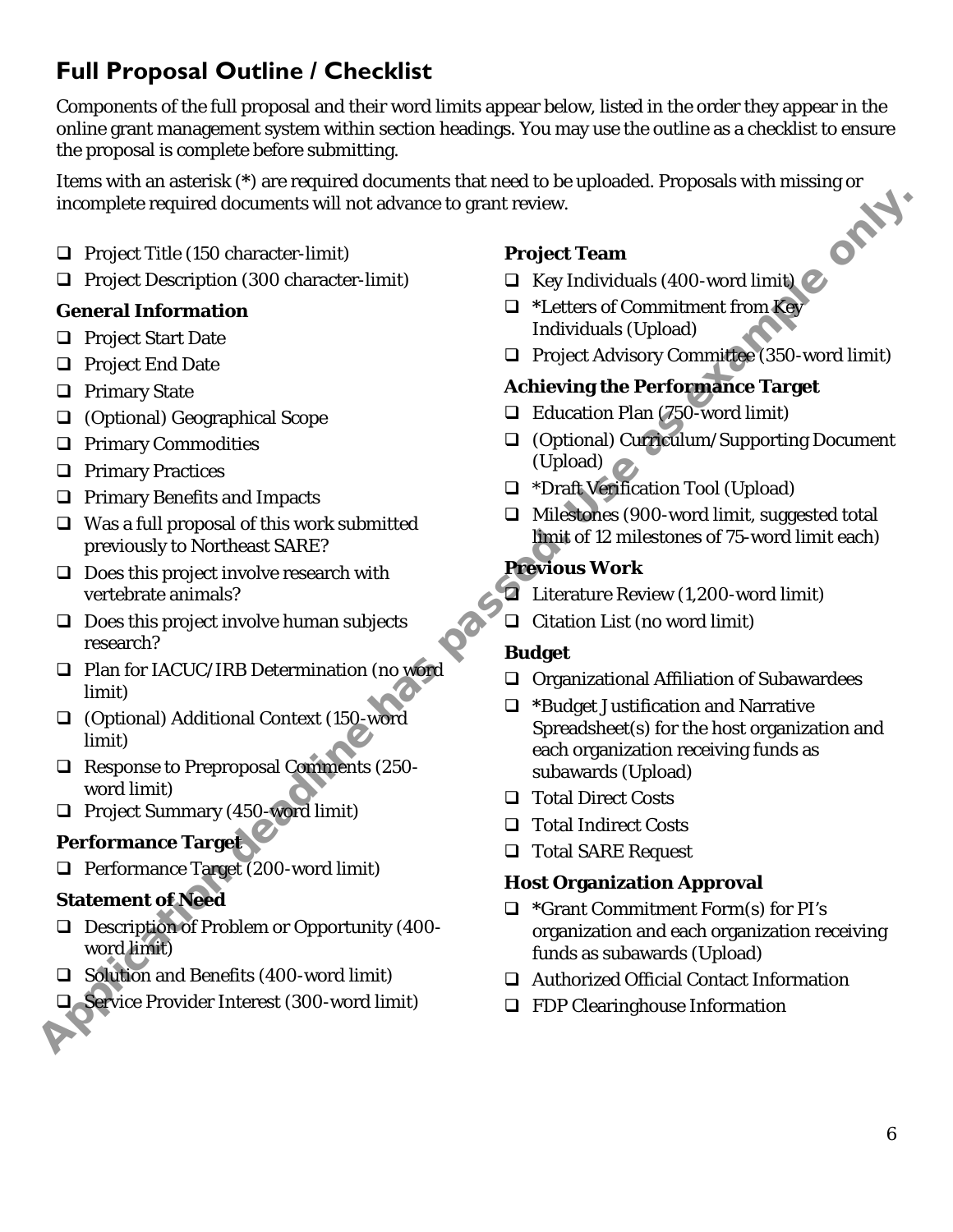## <span id="page-6-0"></span>**SARE's Grant Management System**

Proposals are submitted online at: **[https://projects.sare.org](https://projects.sare.org/)**.

SARE's Grant Management System supports the following web browsers: Brave, Chrome, Edge, Firefox, Opera and Safari. Please plan to use one of these browsers when entering your proposal.

The Grant Management System will be open to accept proposals from September 7, 2021 until the deadline, **5:00 p.m. ET on Tuesday, October 26, 2021**. Staff are available to answer questions until 5 p.m. ET on the due date. Proposals submitted after 5:00 p.m. ET on October 26 will not be accepted. We strongly suggest you submit your proposal well in advance of the deadline in the unlikely event you experience technical issues that take time to resolve. Please look for an application confirmation email early on Wednesday October 27; if there were any issues that need to be resolved with your application, you will be notified via email at that time.

#### **Entering Your Proposal**

Go to: **https://projects.sare.org** and log in with the account you used to submit your preproposal. Click "**Manage my grant proposals."** Under "**Unsubmitted Proposals**" you will see the proposal created with the same title as your approved preproposal. Click the link to begin.

If you wish to edit the title, click "**Edit Title**" and enter a clear and succinct title, in title case, of 150 characters or less (including spaces) that captures the essence of the project's intent. Avoid acronyms, jargon and unnecessary words. You may edit the brief "**Project Description**" of 300 characters or less by clicking "**Edit Description**." This is a short description of what the project intends to accomplish and, should your project be funded, will show up as the search result in the SARE database.

Be sure to click "**Save**" after each entry.

Your name, as the grant applicant, and the name of project leader/principal investigator (PI) have been auto-populated from the preproposal. If it is necessary for the applicant and the PI to be different from the preproposal, you must contact Katie Campbell-Nelson at **kc2233@cornell.edu** or 413-834-1090 immediately. Note: The PI is responsible for oversight of the project and must be housed at the same organization as the project's authorized official (the person authorized to sign for the organization hosting the grant, if funded).

Next, complete the proposal sections. Click on each section and submit responses to the questions; some have been automatically transferred from your preproposal and you may still edit them. To enter information, click "**Edit Answer**" for each question and be sure to click "**Save**" after each entry. See the Step-by-Step Instructions that follow for additional guidance. At any time during the writing of your proposal, you may preview a draft from the Proposal Overview Page by clicking "**View Draft**". Once there, you can also share the draft of your proposal with collaborators by either sending the "**Link to Share**" found at the top of the draft page or by creating and sending a PDF of the proposal. The ward was the graphication with the proposals whole the state in the state in the state of the dealing the state and the state reposable state in the state of the state in the state of the state in the state in the stat

When all proposal questions are answered to your satisfaction, go to the Proposal Overview page and click the "**Submit Proposal**" button at the bottom of the page. The "**Submit**" button will not appear until you have answered all required questions. Select "**I understand**" to confirm your submission. You will receive an email confirmation of your submission. *Your submission is not complete until this final step, and it is important that you see the email confirmation to be sure your submission went through.*

Prior to the deadline, you may unsubmit to revise the proposal, but if you do so, do not forget to submit it again when you are done, otherwise it will not go forward to review. When you unsubmit, the most recent version of your proposal can be edited (ie. you do not have to start over). Each time you submit or unsubmit the proposal, you will receive an email confirmation.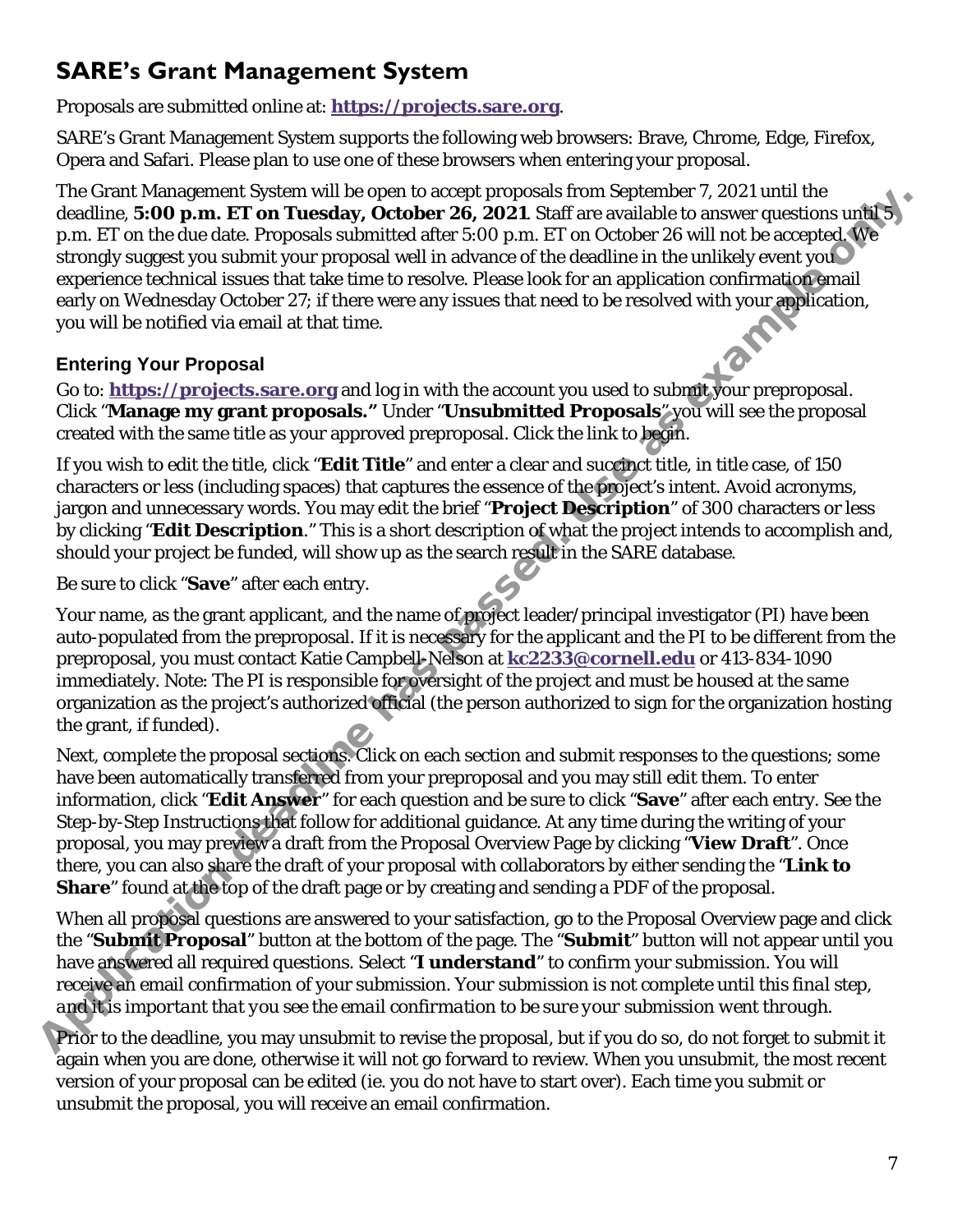## <span id="page-7-0"></span>**Step-by-Step Instructions**

The proposal is divided into sections that contain multiple questions. Instructions for all questions are presented below. Review criteria of the questions and the associated weights of proposal sections used in evaluating the proposals appear next to their associated questions throughout the instructions.

To navigate the proposal online, each section appears on the menu in the left sidebar of the **Proposal Overview** page; clicking on the section heading will open the fields for entering responses to questions. To enter a response, click the "**Edit Answer**" button after each question. Answers should be written per the instructions below and should adequately address the associated review criteria when applicable.

Please note: Do <u>not</u> include links to external sites in your submission (except as needed in the citation<br>list); they will not be considered by reviewers.<br>**General Information**<br>*Note: This section has no review* list); they will not be considered by reviewers.

#### **General Information**

*Note: This section has no review criteria and is not scored by reviewers.* 

**Project Start Date:** Choose a start date from the calendar pop-up that is on or after March 1, 2022. Contract start dates will be March 1, 2022 but project work may begin after that date. Note: SARE cannot reimburse expenses incurred before the project start date.

**Project End Date:** Choose an end date from the calendar pop-up. All projects must be completed by November 30, 2025.

**Primary State:** Select the state where the majority of work will be carried out, i.e., the primary location of the grant activities. Usually this is the home state of the project leader.

*Optional:* **Geographic Scope:** If this project will take place in more than just the primary state, list all the states where this project will take place.

**Primary Commodities:** Choose *only* the primary production commodities being addressed or investigated by the project, *not* every commodity that might potentially be affected. If your project is not commodity-specific, select "Does not apply to specific commodities".

**Primary Practices:** Choose *only* the primary production practice(s) being addressed or investigated by the project, *not* every practice that might potentially be affected.

**Primary Benefits and Impacts:** Choose *only* the benefits and impacts that are most likely to be produced by the project, *not* every benefit or impact that could potentially occur.

**Was a full proposal of this work submitted previously to Northeast SARE?** This answer will be prepopulated from your preproposal.

**Does this project involve research with vertebrate animals?** Please answer either yes or no. If your project is funded and involves vertebrate animals, SARE will require certification of protocol review from an Institutional Animal Care and Use Committee (IACUC). Federal animal welfare regulations require that all activities involving the use of live vertebrate animals used or intended for use in research, research training, experimentation, biological testing or for related purposes are reviewed to ensure animal welfare and humane care. Overview page; clicking on the section leadling will pen the leds for entering response to question.<br>To enter a response, dick the "Edit Answer" button after each question. Answers should be written per<br>the instructions b

**Does this project involve human subjects research?** Please answer either yes or no. If your project is funded and involves human research subjects, SARE will need a completed approval document from an Institutional Review Board (IRB) for Protection of Human Subjects in Research. If your organization does not have IRB protocols in place, please consult this resource: **[www.hhs.gov/ohrp/regulations-and](http://www.hhs.gov/ohrp/regulations-and-policy/decision-charts-2018)[policy/decision-charts-2018](http://www.hhs.gov/ohrp/regulations-and-policy/decision-charts-2018)**.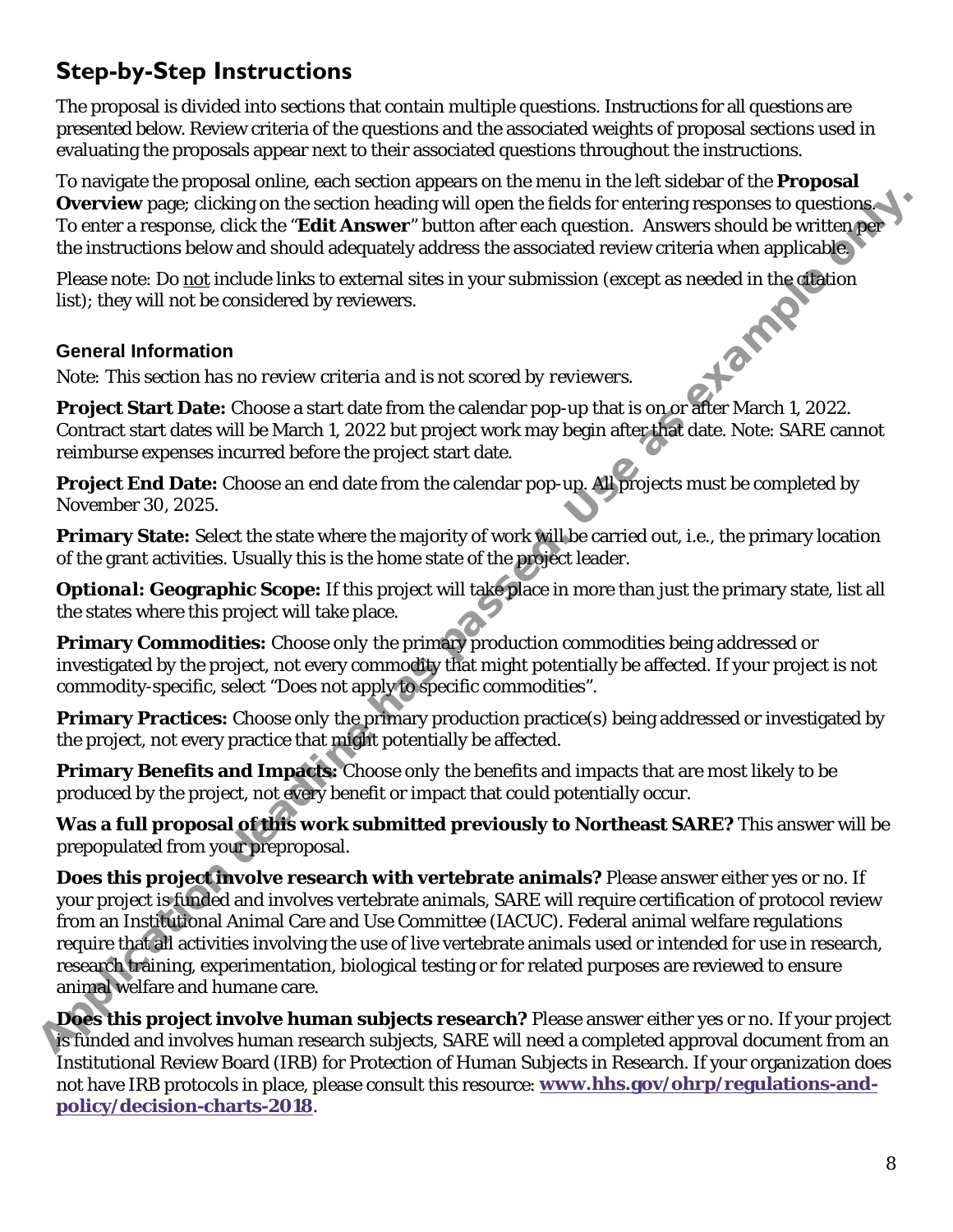**Plan for IACUC/IRB Determination (no word limit):** If your project does not involve vertebrate animal research or human research subject, please write "not applicable." If your project involves vertebrate animal research or human research subjects, please describe your plan for obtaining IRB and/or IACUC determinations. Identify that your organization has an IRB/IACUC board that will review this project or identify a partner (typically compensated) that has agreed to provide this review. If your project is awarded, you will be required to provide the documentation before any research expenses can be reimbursed.

*Optional:* **Additional Context (150-word limit):** Describe for reviewers any challenges or opportunities that you and others conducting this type of work face in accessing resources. If you entered an answer to this question at the preproposal stage, it has been carried over to your full proposal. You may choose to edit or remove it.

#### **Response to Preproposal Comments (250-word limit)**. Refer to "Changes to an Approved

Preproposal" on page 2. Provide the following:

- A summary of the changes you made to respond to reviewer comments, if any.
- The rationale for your decision to incorporate comments or not.
- Any additional feedback you may have to reviewer comments.

#### **Project Summary (450-word limit)**

This is a standalone summary of the project; the summary must not refer to subsequent parts of the proposal by using language like, "This will be described later." If your project is approved for funding, the response to this question will appear on the Project Overview page in the public SARE grant reporting site, therefore, we recommend that you return to this question to write it or refine it after completing the rest of the application.

The summary has two elements, as follows. Include subheadings in the text you enter, to identify each element.

Problem or Opportunity and Justification: A brief description of the problem or opportunity to be addressed, the specific audiences affected, and justification for the project, from the perspective of both farmers and service providers.

Solution and Approach: The proposed solution to the problem or opportunity that will benefit service providers and their service to farmers, and the approach for implementing the solution. **Application deadly**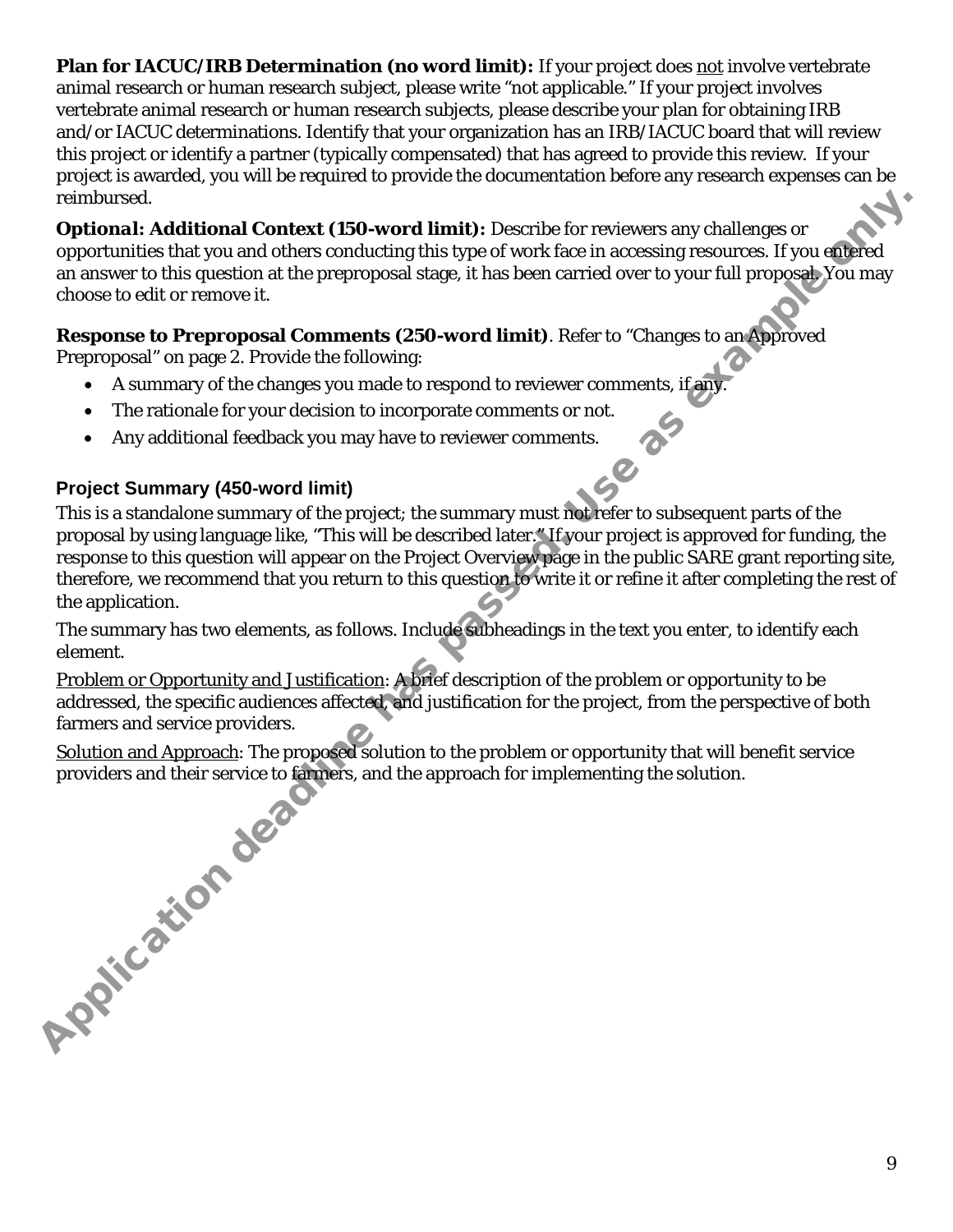#### **Performance Target (200-word limit)**

#### **Service Provider Performance Target**

The performance target defines the specific, beneficial, and verifiable actions that service providers will take as a result of participating in the project (you may wish to finalize this section of the proposal last). The performance target represents your best, informed estimate of what will happen if all goes according to plan.

The performance target is a project's measurable goal, not a guarantee. The target should be ambitious yet realistic. It is the logical outcome that service providers are expected to achieve as a result of participating in the project.

Performance targets must not include percentages of unknown numbers.

Write your performance target in one to two sentences, using the following three required components. *For example, "X number of service providers will take X action to help X farmers who represent X units production".*

- *1.* The **number of service providers** who will take action to educate/advise farmers. Please use a number here, not a percentage. *Examples include 35 dairy advisors in New York; 20 aquaculture extension educators in the mid-Atlantic; 40 realtors in central PA who specialize in farmland.*
- 2. The **actions that service provider participants will take** to use their new knowledge, awareness, skills and attitudes to teach, advise and/or assist farmers. *Examples include deliver new workshops; develop new educational curricula; mentor farmers; implement on-farm trials, implement professional learning plans.* performance taget expressed by the state of what will since and monocontrolled the monocontrolled by a monocontrolled by a monocontrolled by a monocontrolled by a monocontrolled by a monocontrolled by a monocontrolled by
	- 3. The **total number and type of farmers who the service providers will teach and/or assist**. *Examples include: 50 grass-based dairy farms in New York; 200 shellfish farms in the mid-Atlantic; 60 farmers in central PA farming on rented land.*

(Optional) The **extent of farmer adoption**, expressed in measurable units. *Examples include: 5000 acres of grain crop land; 4000 head of dairy cows; 50 acres of oyster planting ground lease; \$800,000 in gross sales.*

#### **(Optional) Farmer Performance Target**

Enter a farmer performance target if it is practical to verify behavior change at the farmer level as a result of their direct participation in project activities or as a result of their contact with the project's service provider participants. If this component is included, it must be measured within the timeline of the project.

#### **Performance Target criteria weight: 15%**

#### **Review criteria:**

The performance target describes: 1) the number of service providers; 2) the actions they will take to use their new knowledge, awareness, skills, and attitudes to teach, advise and/or assist farmers; 3) the total number of farmers they will engage; and, optionally, the extent of production that these farmers represent, expressed in measurable units.

If a farmer performance target is included, the number of farmers adopting new practices or behaviors is measurable within the project timeframe.

The performance target/s is/are specific, meaningful, measurable, ambitious, and realistic.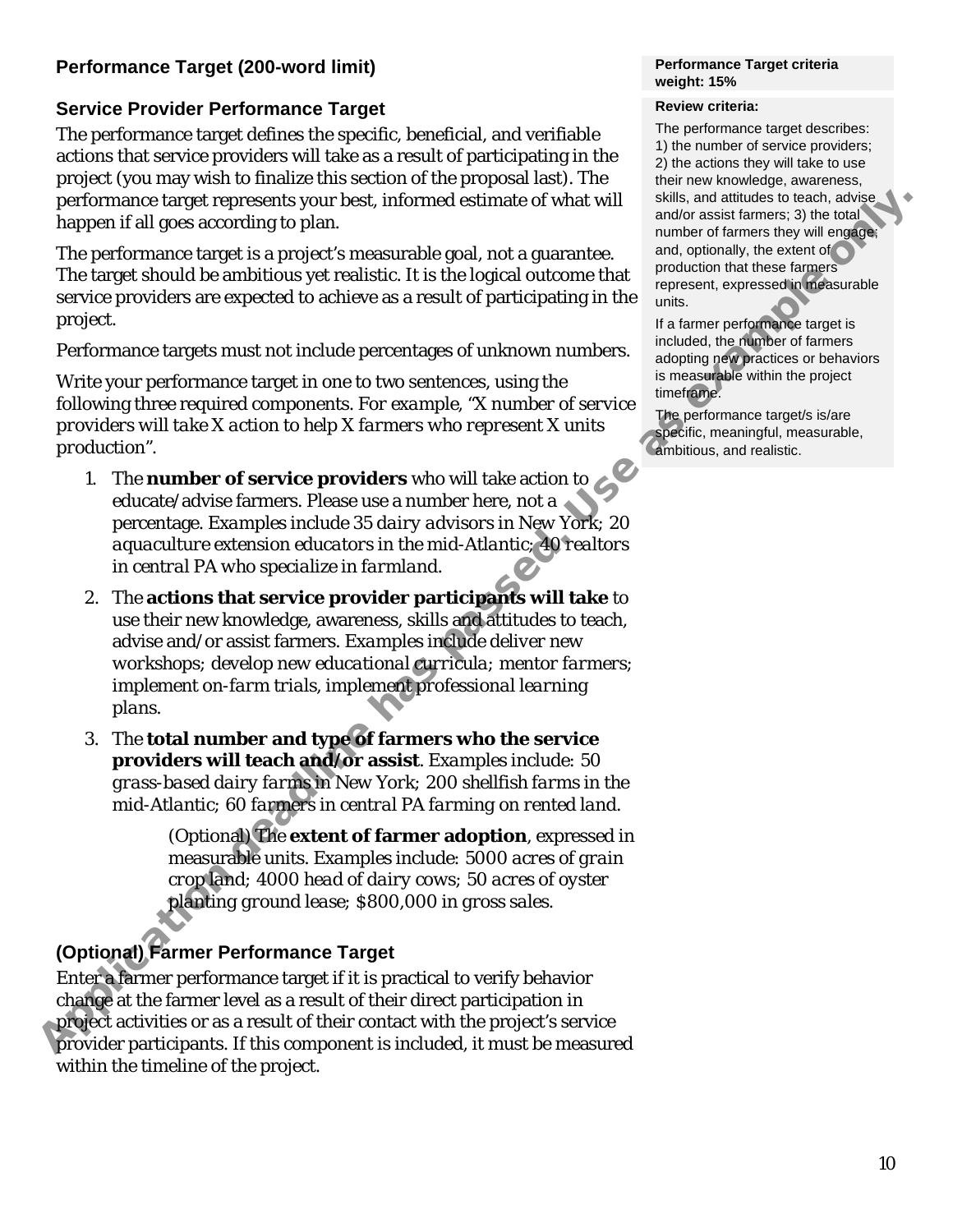This optional performance target is written in one to two sentences, using the following two required components. For example, "X practice will be adopted by X number of farmers on X number of acres."

- 1. The **specific practice or behavior** farmers will adopt by the end of the project as a result of working with the service provider participants. *Examples include a new crop or livestock production practice; an improved system for food safety, product processing, or pest management; a new approach to business management, marketing, or value-added enterprise; specific actions for intergenerational farm transfer or improved human resource management; and improved ties among food system stakeholders*. **Performance only.**
- 2. The **number and type of farmers** who will adopt the new practice, change or behavior.

(Optional) The **extent of farmer adoption**, expressed in measurable units. *Examples include: 5000 acres of grain crop land; 4000 head of dairy cows; 50 acres of oyster planting ground lease; \$800,000 in gross sales.*

#### **Statement of Need**

# **Description of Problem or Opportunity (400-word limit)**

Explain the problem or opportunity for farmers in the Northeast that the service provider project participants will address, the source of the problem or opportunity, and why it is important to sustainable agriculture as described by Northeast SARE's outcome statement (see page 1). Provide the number, type, size and location of Northeast farms potentially affected or involved.

Provide evidence (data) to justify claims made in the description of the problem or opportunity. Sources of data include but are not limited to: published literature, unpublished reports, surveys, focus groups, cultural experiences and stories, records of meetings, the Census of Agriculture, etc.

#### **Solution and Benefits (400-word limit)**

State the proposed solution(s) that will be the focus of the project's efforts. State how the project will benefit service providers with new knowledge, skills, attitudes or awareness in a way that improves their ability to serve farmers.

Provide evidence that supports how and why the solution is expected to be effective. Claims made about the proposed solution must be justified; the same sources listed in the section above may be used.

#### **Statement of Need criteria weight: 20%**

#### **Review criteria:**

The problem or opportunity is described and addressing it will enhance sustainable agriculture in the Northeast. There is a strong connection to Northeast SARE's outcome statement.

The type, number, size and location of farms potentially affected or involved are described. The need to address the problem or opportunity is substantial and is supported by specific evidence (data).

#### **Review criteria:**

The project proposes a feasible and realistic solution capable of leading to the targeted changes and measurable benefits that will improve sustainability. Compelling evidence is provided, such as data from previous work, or quantified observations of farmer or service provider experience. The success of the solution is not contingent on research results, if applicable.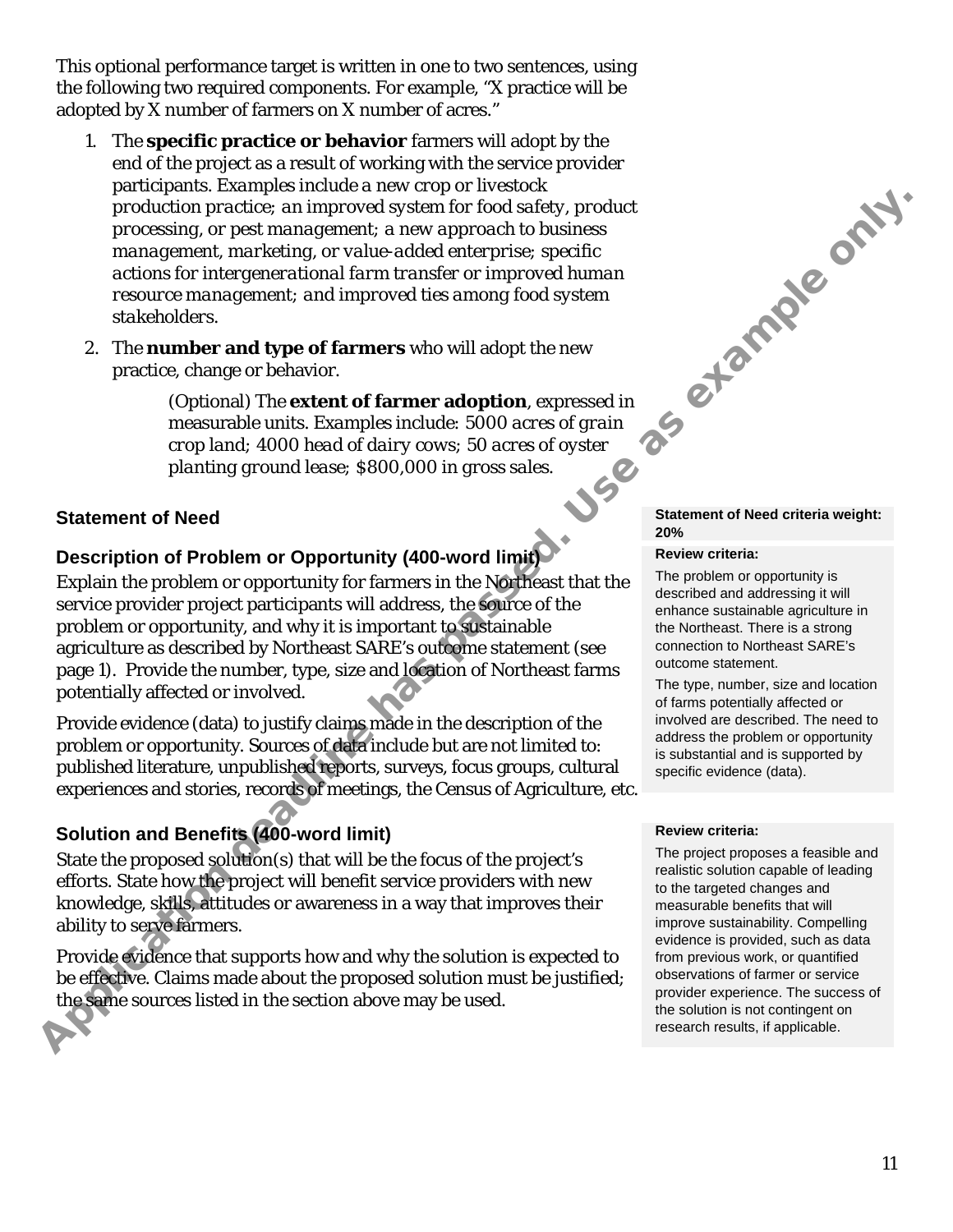#### **Service Provider Interest (300-word limit)**

Specify the number and type of service providers you will engage in this project as participants, and the total pool, including geographic range, from which you will recruit. Explain their interest in helping farmers address the problem or opportunity through participation in the project. These should be service providers who are concerned about the problem and are in positions to teach, advise, or assist farmers.

Describe evidence you have that service providers need or want the work proposed by your project. Justify statements of interest with substantial numerical data (not expressed as percentages of unknown numbers) from surveys or other quantified inquiries conducted by the applicant (or others) that demonstrate service provider interest in participating in the project.

#### **Project Team**

#### **Key Individuals (400-word limit)**

Briefly describe yourself as the project leader (principal investigator) and other key individuals (cooperators) who will devote significant time to the project. Descriptions include name, position or role, business or organization, skills, relevant experience (may include lived experience), and primary responsibilities on the project. You should demonstrate your team's ability to manage the project and conduct its activities. If some key individuals have not yet been identified, provide a description of the role/qualifications of the persons who would be recruited to fill those positions. and are in positions to teach. dotte, a cost is farmers. when the world controlled by the propose content of the symphosis of the symphosis of the symphosis of the symphosis of the symphosis of the symphosis of the sympho

Also name any other individuals and their organizations, outside of your own, that will be receiving funds requested from SARE to carry out the project, as well as those organizations who will be contributing significant money, personnel time, facilities or equipment to the project.

#### **Letters of Commitment from Key Individuals (Upload)**

Each key individual (other than you, the applicant) must provide a letter of commitment. Each letter should indicate that the individual understands their role, describes what they will bring to the effort, and acknowledges their willingness to participate. Letters should be written by the individual team members (not you) and addressed to you as the project leader.

Do **not** upload: Letters of general support from individuals who are not part of the project team or key individuals, curricula vitae, or sample promotional materials about your organization.

#### **Review criteria:**

The size and type of the service provider audience engaged in this project is well described and appropriate to the proposal. Their educational needs and interest in participating in the project are clearly explained and supported with substantial evidence (numerical data). Statements of interest are not expressed as percentages of unknown numbers.

**Project Team criteria weight: 15%**

#### **Review criteria:**

The key individuals have the skills and experience to conduct the project. Their roles are well defined, and letters of commitment are included.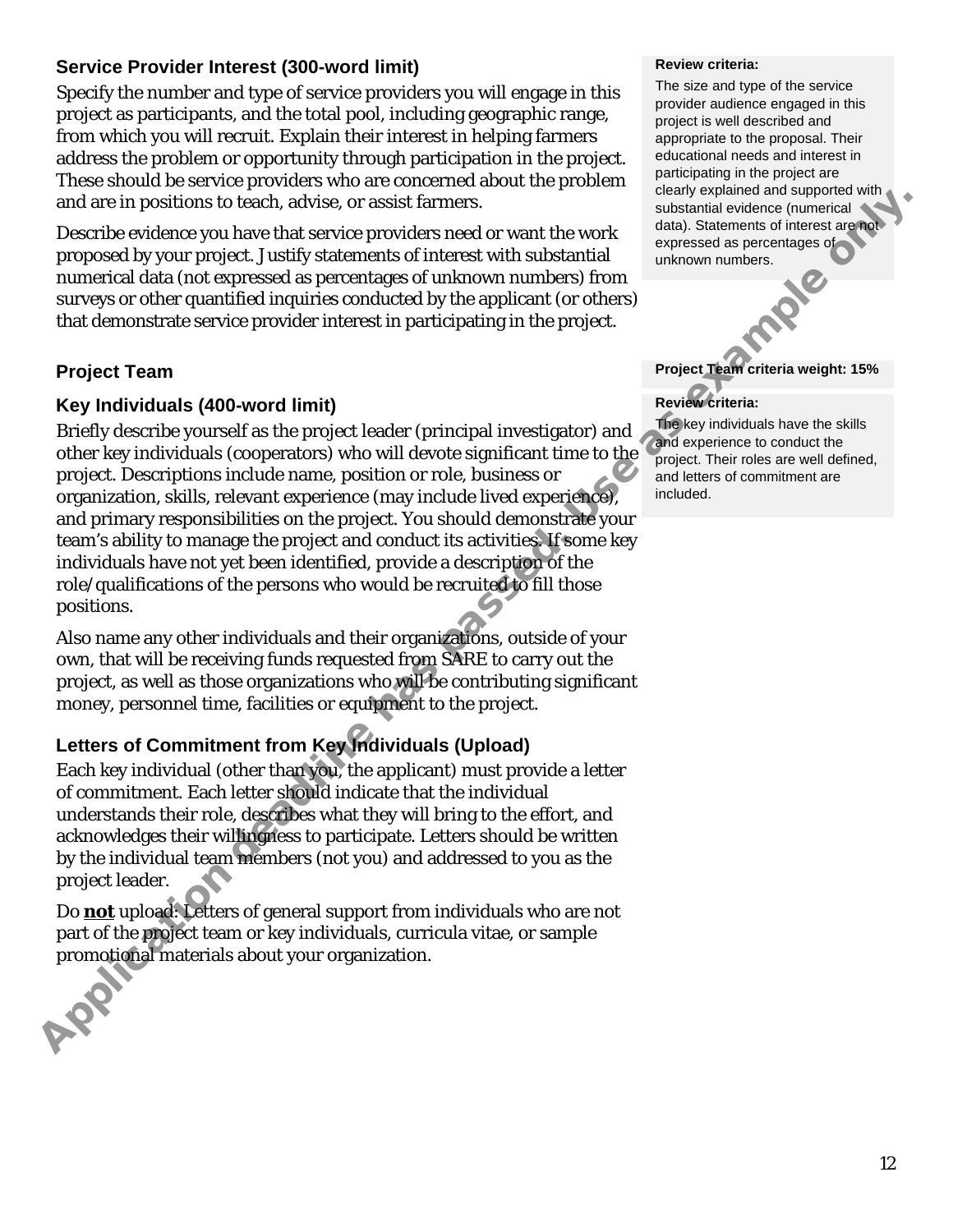#### **Project Advisory Committee (350-word limit)**

An advisory committee consisting of at least two farmers and one agricultural service provider (e.g., Extension, NRCS or other federal or state agency, private or nonprofit organizations, veterinarian, or other farm advisor) is required to provide input on project design and implementation. Additional people representing other affiliations, such as researchers, may also be included on the committee. The committee must not include Key Individuals but may include others involved in the project.

Provide the names and affiliations of those who will serve on the advisory committee. Describe the extent to which advisory committee members have provided input during proposal development, and how they will be engaged during the project, for example in assessment of service provider and farmer interest, providing feedback on preliminary findings, and sharing project activities and findings. Describe how and when advisory committee meetings will occur.

#### **Achieving the Performance Target**

This section consists of the Education Plan and Milestones. The Education Plan provides an overall description of the project's plan for engaging participants, creating learning opportunities, and evaluating the results of these activities. Milestones provide the steps that detail what the service provider participants do in each of the three categories (engagement, learning and evaluation). It might be helpful to think about milestones as a project timeline of participant actions to achieve the performance target. as researches, may also be included on the committee. The committee of the commission of the commission of the case who will serve on the advisory properties.<br>
Provide the names and affiliations of these who will serve on

Agricultural service providers must be the target audience for your project, but farmers may also participate in any or all of the project's educational activities as you see fit. If you expect farmer involvement, note that in each section below as appropriate.

Northeast SARE offers the following resources that may be helpful to you as you develop this section:

- **Guide to Outcome Funding** Describes outcome funding and provides example performance targets and milestones.
- **Sustainable Agriculture through Sustainable Learning: An Educator's Guide to Best Practices for Adult Learning**<br>
– Provides information for offering adult education. – Provides information for offering adult education.

#### **Review criteria:**

Advisory committee members are appropriate to the project and include at least two farmers and one agricultural service provider. Committee members have provided input into proposal development and there is a clear plan to engage the committee throughout the project.

**Achieving the Performance Target criteria weight: 25%**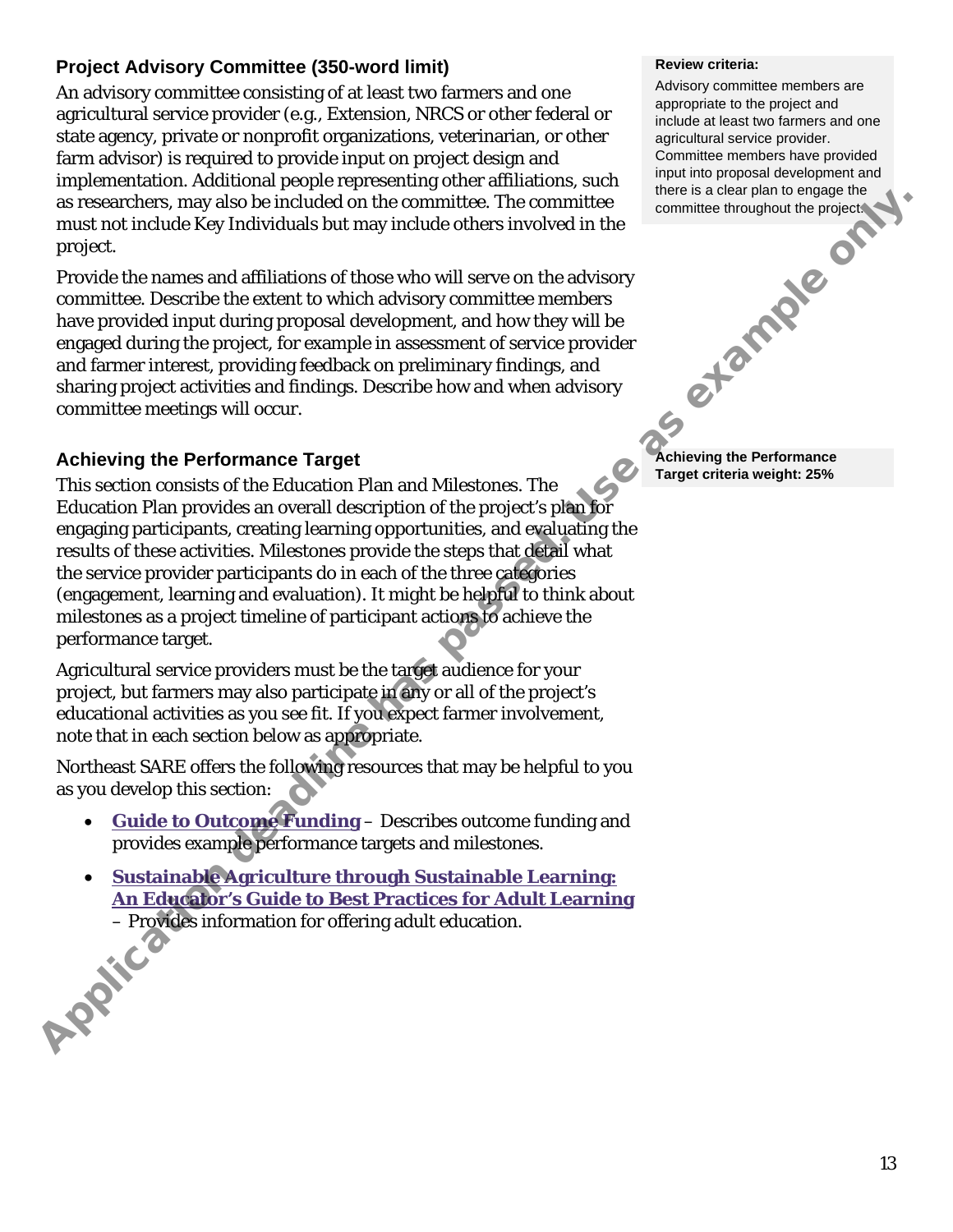#### **Education Plan (750-word limit)**

Include the following subheadings in your proposal to identify each element: **Engagement**, **Learning** and **Evaluation**. Describe how key individuals and advisory committee members are involved where appropriate.

#### **Engagement:**

Describe the process you will use to make potential service provider participants aware of the project and its benefits, and how you will gain the commitment of participants for the duration of this project.

State whether you plan to enroll a cohort of service providers for the entire project, or whether you intend to recruit new participants for successive portions of your project.

Outline the ways in which participants will be supported as they learn, plan, and take actions (for example, post-training contacts by email, phone, in-person; record-keeping tools or templates; fact sheets, videos and other instructive materials; etc.). Explain how service providers will be assisted to overcome challenges they may face in applying the new knowledge, awareness, skills, and/or attitudes they gain through the project. Experience you will use to make potential service provider<br>
Describe the projects and the hearding and the projects and the hearding and the comunitation of the projects and the hearding and proposition is<br>
De comunitatio

#### **Learning:**

Describe the educational content of the project. This must be based on information already proven suitable for adoption by service providers.

Describe the knowledge, awareness, skills, and/or attitudes service providers will acquire and how it will lead them to take action to implement the practice or behavior that addresses the problem or opportunity as described in the Performance Target.

Describe the educational approach and methods you will use. Include your curriculum with a description of topics and educational experiences in which service providers participate (e.g., workshops, demonstrations, webinars, consultations, etc.).

#### **Evaluation:**

Describe methods for evaluating the progress of your project by documenting what and how service providers learn, plan, and take action through each phase of the education plan.

Describe the information (data) to be collected, when and how it will be collected. Describe your plan for verifying the extent to which all components of the performance target are achieved.

#### **(Optional) Curriculum/Supporting Documents (Upload)**

You may upload a draft curriculum or other types of educational tools to be used in your project here. Do not upload more than 5 total pages of curriculum/supporting documents – reviewers will not review more than the first 5 pages of uploaded documentation.

*Note: Allowable file types include PDFs, images and Excel spreadsheets.*

#### **Review criteria:**

The engagement, learning, and evaluation of the education plan are all specifically outlined.

Methods for engaging service providers are sufficient to reach potential participants and to help them apply new knowledge and skills.

The educational content is appropriate and effective for the service providers that will benefit from the project.

The knowledge, awareness, skills and attitudes to be gained by service providers are described and are necessary to achieve the performance target. The educational approach, methods, and curriculum are described.

Evaluation will verify service provider learning and adoption. It describes the methods, data to be collected, and how the performance target will be verified.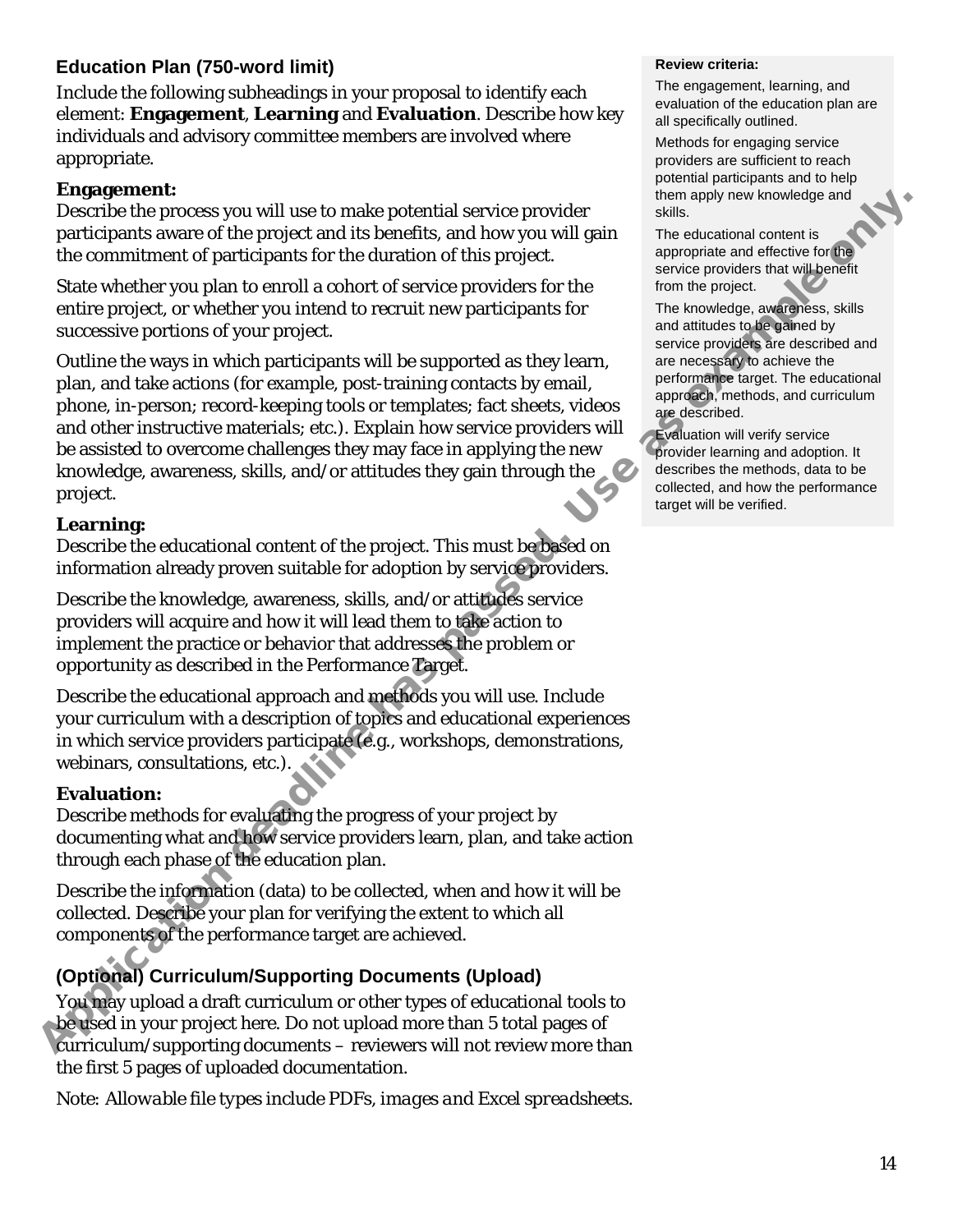#### **Draft Verification Tool (Upload)**

Upload a draft of the tool you will use to verify the extent to which the components of the service provider performance target are achieved:

- The number of service providers who will take action to educate/advise farmers.
- The actions that service provider participants will take to use their new knowledge, awareness, skills and attitudes to teach, advise and/or assist farmers.
- The total number and type of farmers who the agricultural service providers will serve.
- (Optional) The extent of farms these farmers manage, expressed in measurable units.

If you have chosen to include a farmer performance target, your draft verification tools should also include methods for verifying the extent to which its components are achieved:

- The number and type of farmers who will adopt the new practice, change or behavior.
- The specific practice or behavior farmers will adopt by the end of the project as a result of working with the service provider participants.
- (Optional) The extent of farmer adoption, expressed in measurable units.

*Note: Allowable file types include PDFs and Excel spreadsheets.*

#### **Milestones (900-word limit; suggested limit of 12 milestones of 75-word limit each)**

Milestones list the logically connected knowledge gain, skills acquisition, increased awareness and changes in attitude that service providers will accomplish, in sequence, as they participate in activities outlined in the education plan.

The Performance Target is not a milestone—rather, milestones are the changes or actions that will lead to the performance target.  

If funded, the project's milestones will become the benchmarks for required progress reports; as such, they must be verifiable (measurable). Describe how and when data will be collected to measure the extent to which each milestone was achieved and, ultimately, how the performance target was reached.

Write the milestones sequentially. Like the performance target, each milestone should be an ambitious but realistic goal. Number the milestones and choose whether or not to give each milestone one of these labels: "**Engagement**", "**Learning**" or "**Evaluation**".

#### **Review criteria:**

The verification tool is designed to verify the extent to which the performance target(s) is (are) achieved.



#### **Review criteria:**

The milestones describe a sequence of knowledge and skills acquisition or changes in awareness or attitude by service providers, as well as interim changes service providers make or measurable steps they take during the project.

The milestones are likely to lead to the performance target.

Milestone descriptions include the number of participants, what service providers learn or do, anticipated completion dates, and describe project team involvement if relevant.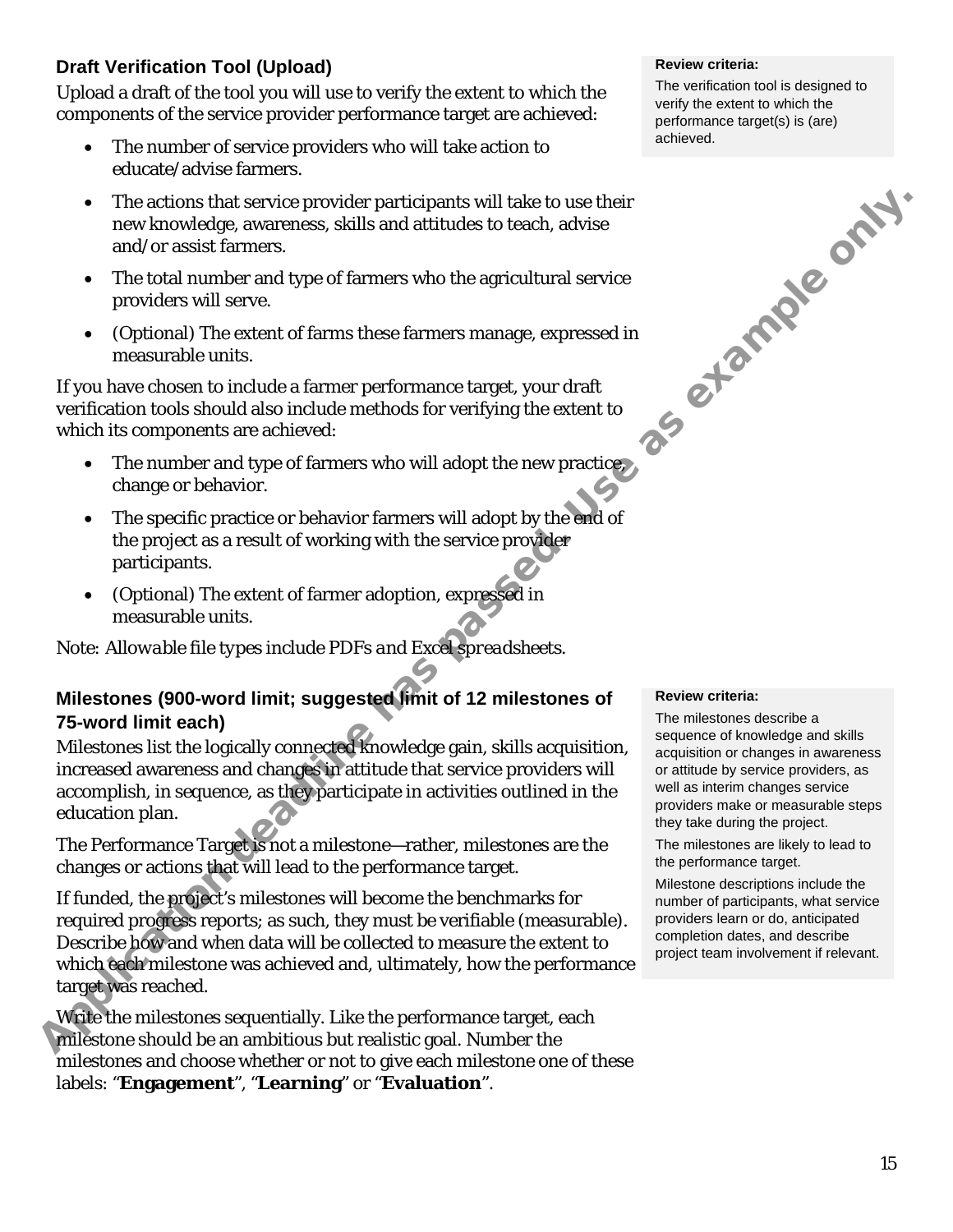Each milestone includes the following elements:

- **Number of participants**: A realistic number of service providers (and optionally, farmers) who will participate.
- **What service providers learn or do**: Brief summary of what participants do in terms of the specific knowledge, skills, attitude or awareness they gain during engagement, learning, or evaluation activities (previously described in the Education Plan);
- **Proposed completion date**: If a project activity and resulting participant experience or action will be repeated multiple times during the project, please treat these as a single milestone, describing the pattern of planned occurrence and final completion date of the entire set. as etample only.
- **(Optional) Project Team involvement**: Include this element in a milestone if relevant--describe how the project team and or advisory committee will be involved in each milestone.

#### *The following are examples of milestones.*

*Engagement: 100 agricultural service providers learn about the soil health workshop through email newsletters. This will occur each January of the project until the project's end in 2023. This will be tracked by J. Doe (communication specialist) via newsletter open rates.* 

*Learning: 30 service providers participate in each of 4 soil health workshops (100 individual service providers total after removing repeat participants) and learn about indicators of soil health and soil health tests. There will be 2 workshops per summer, ending in the summer of 2023. A sign-up sheet will be distributed at each workshop to collect participant contact information for involvement in follow up focus groups.*

*Engagement and Evaluation: Of the 100 service providers who participated in the workshops, 50 participate in at least one annual focus group to support implementation of soil health practices and to plan each year's subsequent workshops to build on participant needs. Evaluation of service provider learning will also occur during annual focus groups. Project Leader, J. Smith will lead focus groups and a*  member of the advisory committee will participate each year. The last focus group will meet in September of 2023. *focus group will meet in September of 2023.*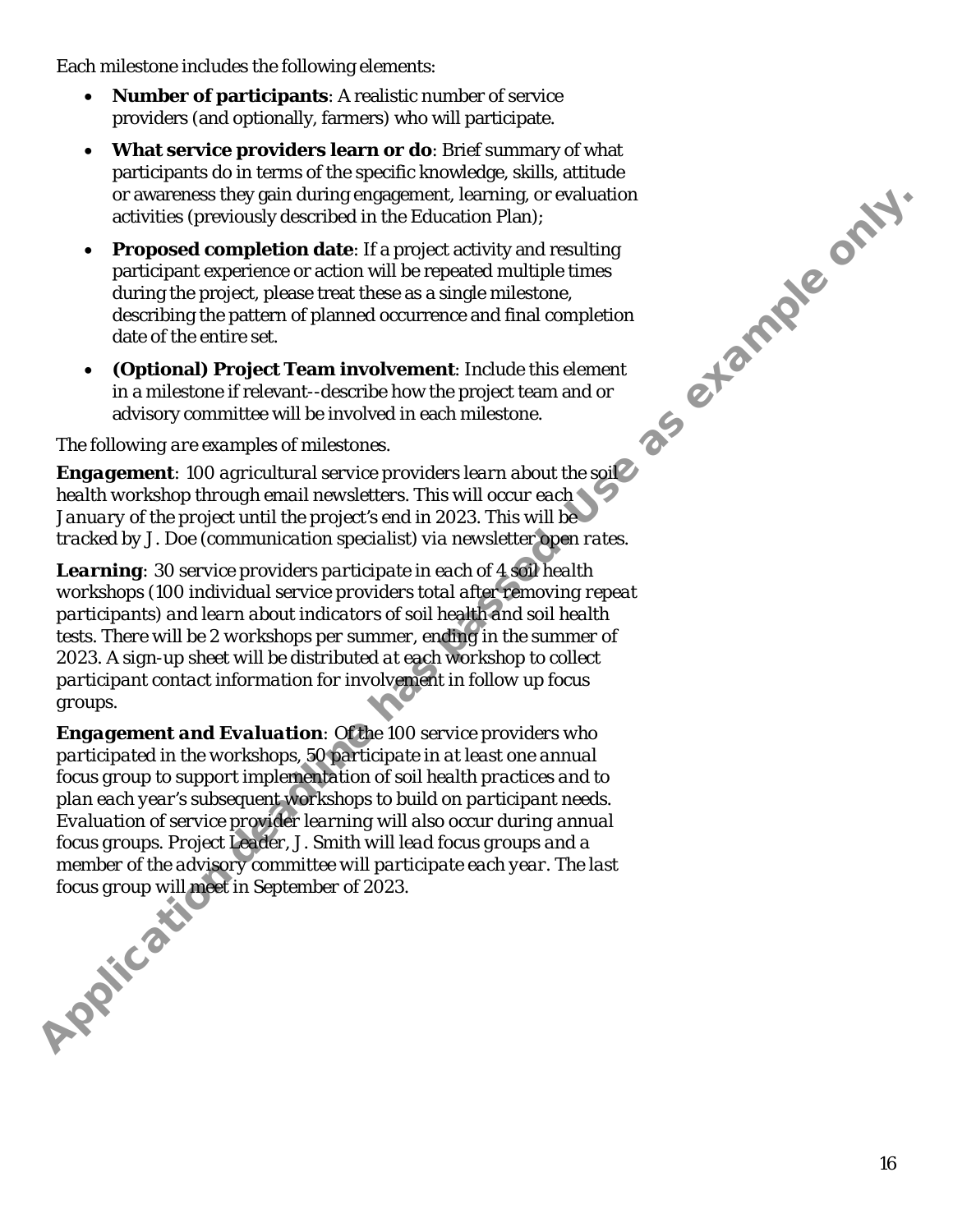#### **Previous Work**

#### **Literature Review (1,200-word limit)**

Outline the scientific foundation and merits of your project and identify and explain the references used to understand the problems, challenges, and opportunities your project will address, as well as current knowledge associated with the proposed solution and educational methods to be used. Include only those sources most relevant to your project. This section is the place to convince reviewers that there is a body of knowledge that provides a compelling rationale for the project.

Clearly describe what others have done and how your project will complement or build upon the results of previous efforts. Show that you are informed about previous relevant research or initiatives including grants from SARE if they are relevant to your project. The national SARE database of projects (projects.sare.org/search-projects/) contains projects from all four SARE regions and is searchable by state, type of grant, project coordinator and keyword.

#### **Citation List (no word limit)**

Provide a list of publications referenced in the literature review and elsewhere in your proposal. Only include citations directly related to the project.

#### **Budget**

A detailed budget is required for the host organization and each subaward on the project. The budget is provided by completing and uploading Budget Justification and Narrative Spreadsheet(s) and entering totals into the online proposal.

Your total funding request is expected to be within the budget range listed in your preproposal unless otherwise requested by the preproposal review team. Funding requests should align with project duration, scope of the work, and intensity of the education program you offer. Occasionally, full proposal budgets differ from the original estimates approved at the preproposal stage. If the project's expenses have increased or decreased, the reasons should be made clear through the budget justification and in the proposal text. Associated with the proposed solution and column contentional methods to the constrained with the place to convince reviewers that there is a body of<br>the convince reviewers that there is a body of the late to convince revi

Projects are invited to include funding to address and assess social dimensions of the proposed work.

#### **Organizational Affiliation of Subawardees**

Enter any additional organizations that will receive funding.

The organizational affiliation of the project leader (you, the principal investigator) is already defined in the applicant profile and does not need to be entered again.

#### **Previous Work criteria weight: 10%**

#### **Review criteria:**

Previous relevant work is described and connected to the proposed work.

## **Review criteria:**

A citation list is provided with relevant references included.

#### **Budget criteria weight: 15%**

#### **Review criteria:**

Budget items reflect the realistic needs of the project; and the total budget request is appropriate in terms of the magnitude of the project's expected results. All expenses are well justified.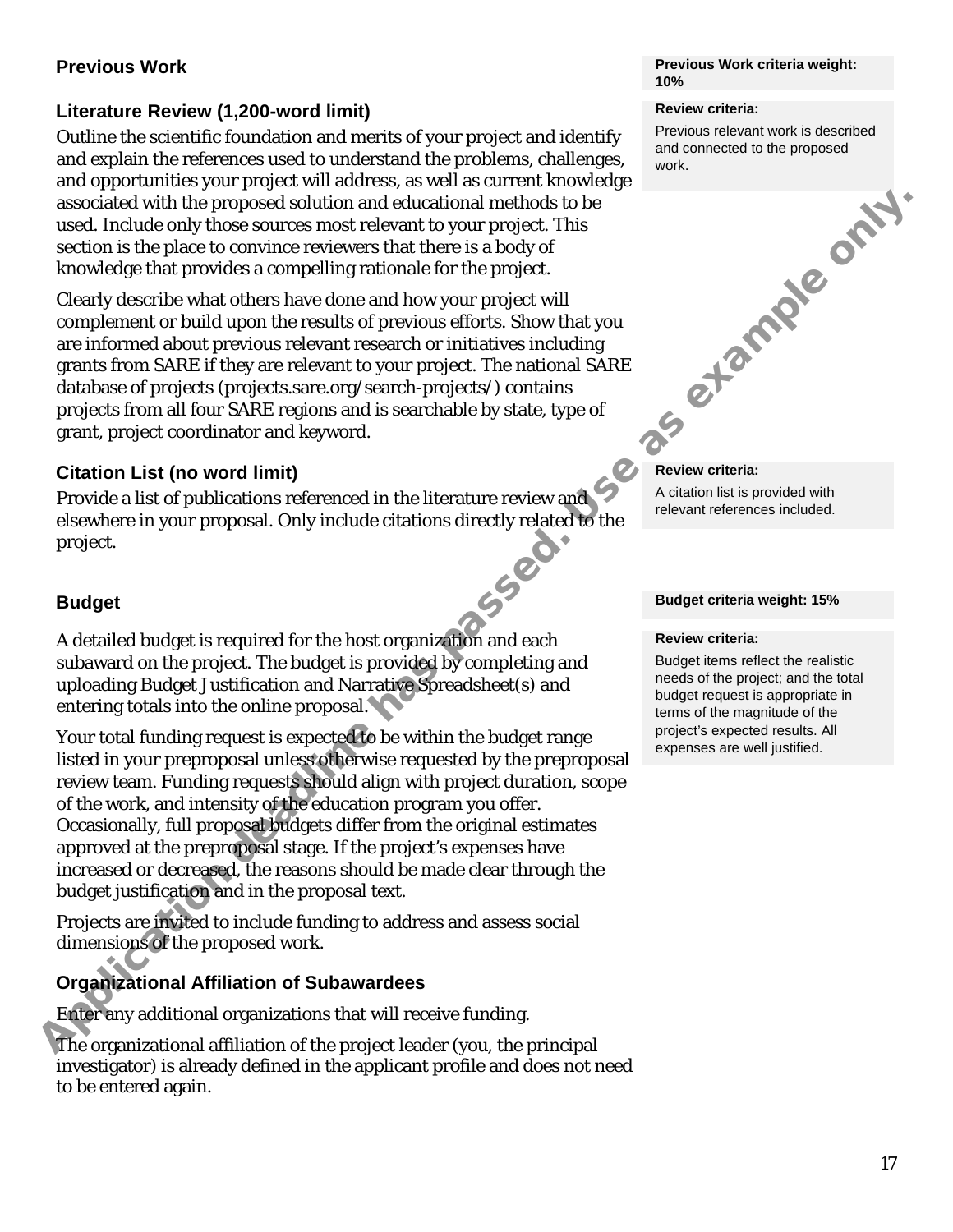#### **Budget Justification and Narrative Spreadsheet (Upload)**

Use the Northeast SARE Budget Justification and Narrative Template (Excel spreadsheet) available at: **[www.northeastsare.org/PDP](http://www.northeastsare.org/PDP)**. The template can accommodate one-, two- or three-year budgets. In the template, please carefully review the instructions on Row 3 of the "Budget" tab, the "Instructions" tab, and the "Example Budget" tab.

A Budget Justification and Narrative Template is required for each organization that will receive funds through subawards. The completed template(s) must be uploaded as an Excel file (.xls or .xlsx) to your online submission.

An overview of allowable and unallowable uses of funds is given on page 4 of this Call.

In the Template, itemize and justify all expected expenses and calculate their costs as precisely as possible to show reviewers what funds are needed to carry out your project, and why they are needed.

Include the quantity and per-unit cost of each expense and include a narrative description that explains the need for and use of each expense. This level of detail is required by USDA NIFA and the University of Vermont. It also shows reviewers you have carefully considered the funding needed for your project. The competitiveness of proposals is undermined by an inadequately justified budget.

The Template should calculate the total cost of each item, the category subtotals for each year, and overall project totals. Budget categories in the Template are explained in the Instructions and are also provided in the **Appendix** for your convenience. All totals for each category should be calculated using the formulas in the Template. A budget Justification and Narrative Femplete is required for each organization that will receive funds<br>through subawards. The completed template(s) must be uploaded as an Excel file (x,b or x,bx) to younder<br>An overview o

Matching funds are **not** required for SARE grants. If your organization is providing facilities, resources or significant in-kind contributions to the project, these are best described in the proposal text and not in the budget justification.

#### **Total Direct Costs**

Enter the total direct dollar amount requested from the Template ("TOTAL DIRECT COSTS" from the Budget Justification and Narrative Template).

#### **Total Indirect Costs**

Enter the total indirect dollar amount requested from the Template ("TOTAL INDIRECT COSTS" from the Budget Justification and Narrative Template). Please note that for-profit businesses cannot include indirect costs in the budget (see the Appendix for more information).

#### **Total SARE Request**

Enter the total dollar amount requested from the Template ("TOTAL SARE Request" from the Budget Justification and Narrative Template). The totals of indirect and direct costs requested above should add up to this number.

#### **Host Organization Approval**

#### **Grant Commitment Form (Upload)**

Please complete the Grant Commitment Form(s), available at: **www.northeastsare.org/PDP**. You, the project leader (principal investigator), must sign as the applicant. An authorized official at your organization (typically a sponsored programs officer or organization's financial manager or executive director) must also sign. You may share your proposal with your host organization's authorized official by clicking on the "View Draft" button on the Proposal Overview Page, then print the proposal or share the proposal by providing the "Link to share" URL.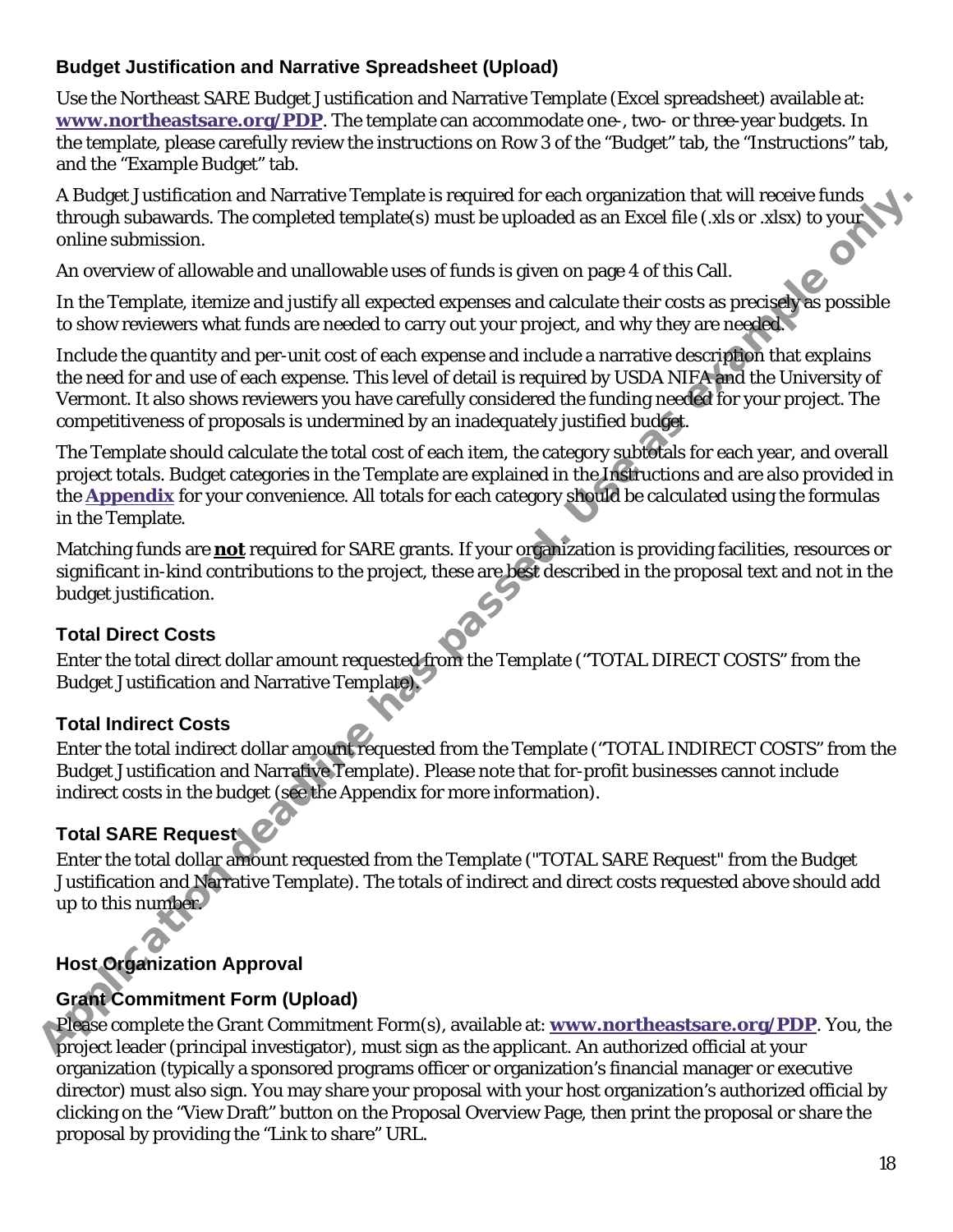Upload a PDF or image copy of the completed, fully officiated Grant Commitment Form and enter the information from the Form into the next two questions.

*Note:* Completed Grant Commitment Forms are required from **all** organizations that receive SARE funds under subawards—so please be sure to work with your project partners to receive their completed (and signed) Grant Commitment Forms well in advance of the deadline. You must upload PDFs (or image files) of these forms with your submitted proposal. If an organization or partner will not receive a subaward, no Grant Commitm of these forms with your submitted proposal. If an organization or partner will not receive a subaward, no Grant Commitment Form is required.

#### **Authorized Official Contact Information**

For the organization serving as host organization for the project, provide the name and contact information of the authorized official for the organization serving as fiscal agent for the project.

#### **FDP Clearinghouse Information**

Please check the response to the question, "Is this organization registered in the Federal Demonstration Partnership (FDP) Expanded Clearinghouse?" A list of participating organizations can be found at:<br> **Expectations for Funded Properties fdpclearinghouse.org/organizations**.

## <span id="page-18-0"></span>**Expectations for Funded Proposals**

If the Northeast SARE Administrative Council selects your project for funding, you may expect the following.

#### **Notification**

The Northeast SARE Administrative Council will select proposals for funding by the end of February 2022 and Northeast SARE staff will notify applicants of the status of their proposals soon after that.

### **Contracting and Disbursement of Funds**

The Sponsored Programs Office or Authorized Official of the grant recipient will receive a Subaward Agreement from the University of Vermont, the host organization for Northeast SARE. Funds are to be used exclusively for the proposed project, subject to the restrictions outlined in "Use of Funds." Funds are released on a reimbursement basis to the organization in response to invoices from the organization's financial office. This process can take a while so, if funded, be sure to initiate it as soon as possible. Northeast SARE will hold the last 10 percent of the award until the final project report has been received *and* approved. Create Committener Form is required.<br>
Anthorized Official Contest Information of the project, provide the name and contact<br>
For the organization serving as lost organization for the project, provide the name and contact<br>
I

#### **IACUC and IRB Documentation**

If your project is funded and involves research with vertebrate animals, SARE will require certification of protocol review from an Institutional Animal Care and Use Committee (IACUC). If your project is funded and involves human subjects research, SARE will need a completed approval or exemption document from an Institutional Review Board (IRB) for Protection of Human Subjects in Research.

#### **Acknowledging SARE**

All funded projects are required to acknowledge Northeast SARE as the funding source in **all** project publications and outreach materials.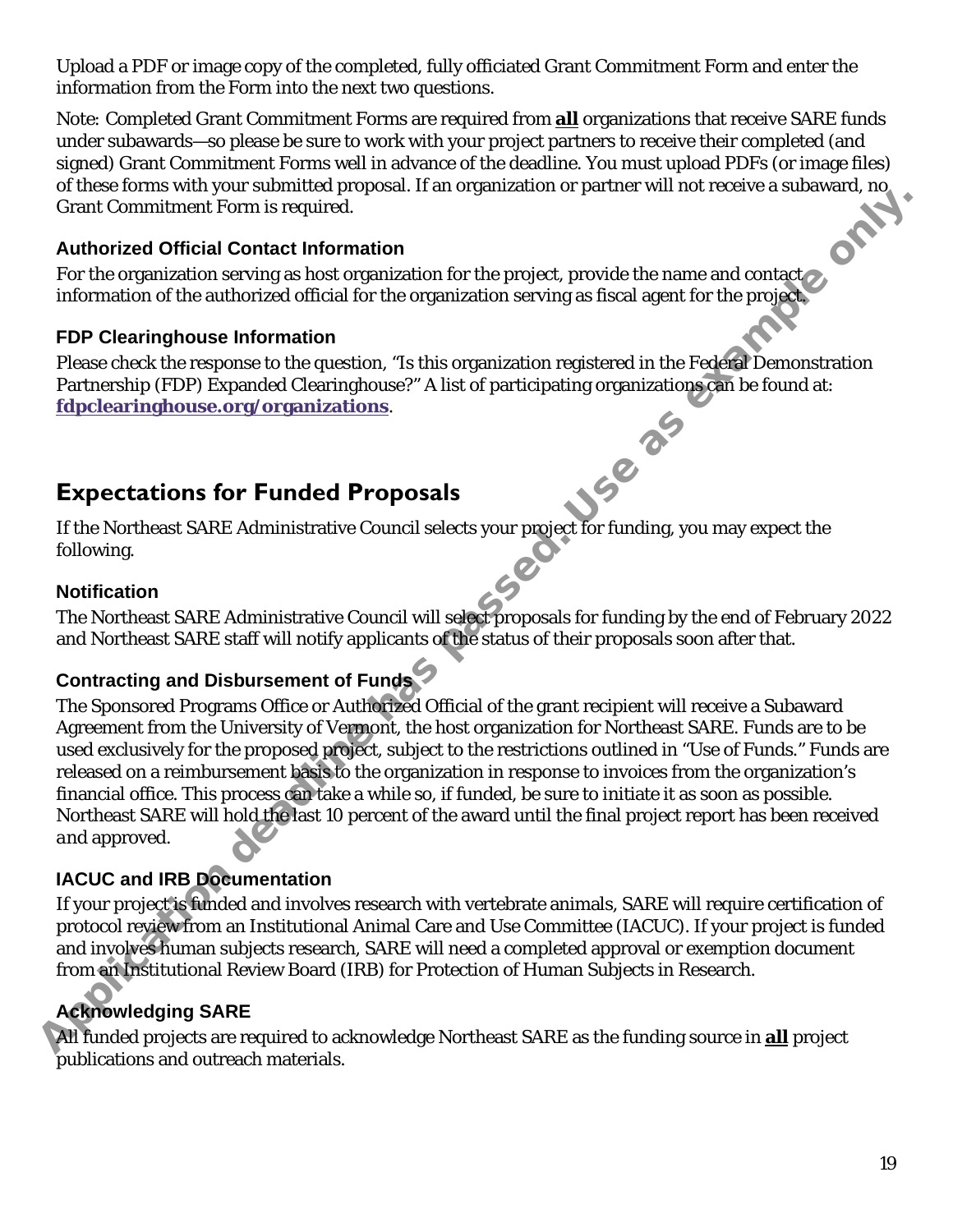#### **Required Reporting**

Northeast SARE requires annual progress reports and a comprehensive final report for all projects. All reports will be submitted online in SARE's Grant Management System using our reporting template. Reports should describe the progress made on the project, detail the findings observed, and document any outputs and impacts. All outreach and educational activities should be reported as well as any measured changes in participant knowledge and skills, attitudes and awareness, and/or the adoption of new practices. Publications and educational tools should be added to the report as attachments. Photographs should be included to help document and promote the project.

Progress reports are due by January 15 each year the project is active and a final report is due within 60 days of the project's end date. The final report should include full, detailed results of project activities that were defined in the proposal, regardless of pending or published journal articles. At the close of projects, SARE asks for contact information of 8-12 project participants whom SARE may contact in the future for program evaluation.

It is useful to review SARE's logic models and to be familiar with performance indicators that will be evaluated as part of grantee and post-project reporting. SARE logic models provide a description of the resources, activities, outputs, and outcomes of the program. For more information, please visit: **www.northeastsare.org/logicmodels**.

Northeast SARE asks that grant recipients provide us with their contact information for at least two years after the project has ended to allow for follow-up and response to inquiries about the project. Application deadline has passed.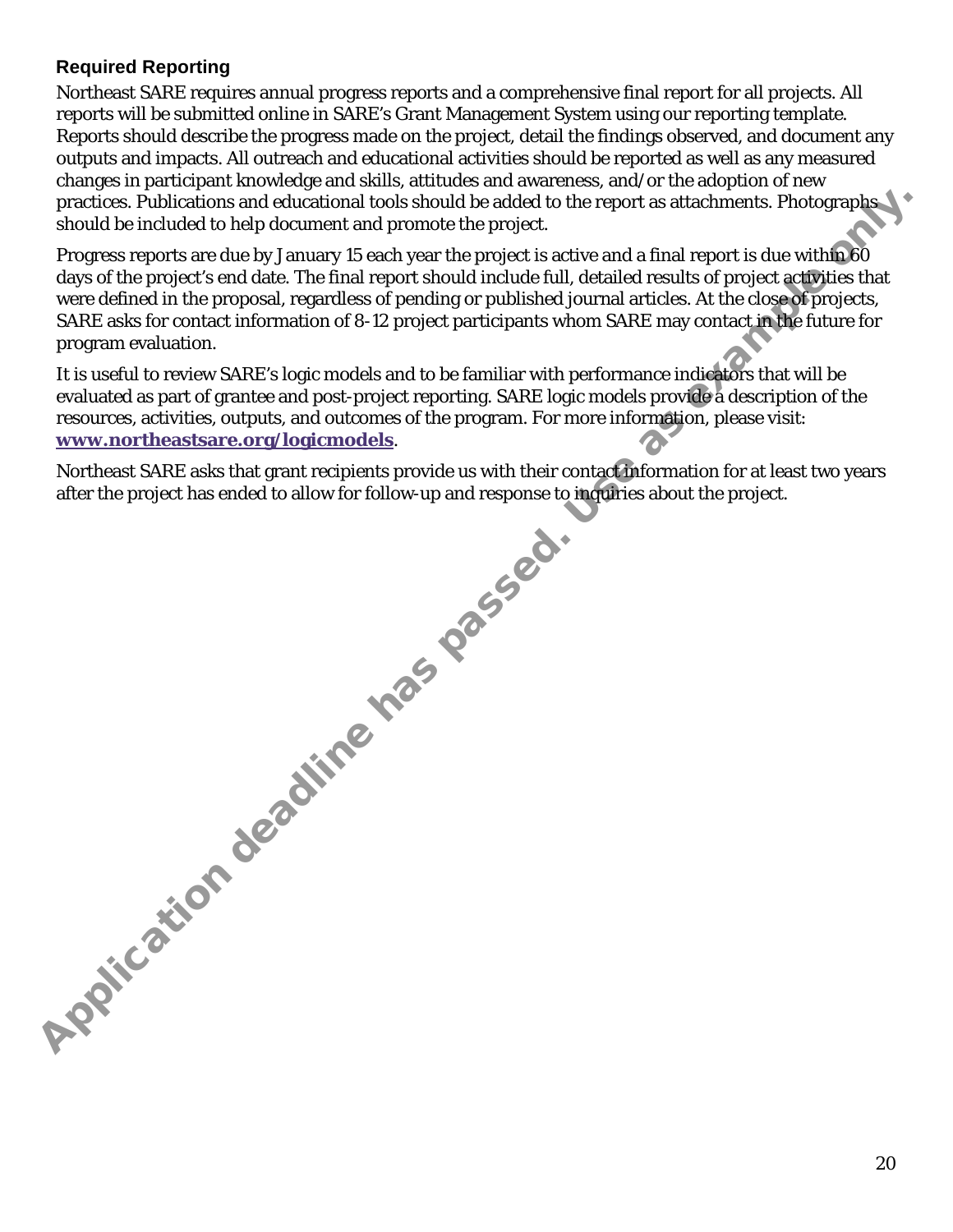## <span id="page-20-0"></span>**Appendix: Explanation of Budget Categories**

This information is available directly in the Budget Justification and Narrative Template in the Instructions tab and is included here as well for your convenience.

#### **Salaries and Wages**

Include salaries and wages for the project leaders, support staff, and/or student wages. These must be shown as either an hourly rate multiplied by the anticipated time needed to complete the project or as a percentage of Full Time Equivalent (FTE) at a given salary. Provide narrative detail of each person's role in the project or the services they are providing through their work on the project.

If salaries are expected to change, enter each year on a separate line.

Only people employed by the host organization should be listed in this category. In most circumstances, the salaries of administrative or clerical staff at educational institutions and nonprofit organizations are included as part of indirect costs. Those employed elsewhere should be listed in the "Consultant Services" category below or, if individuals are to be paid by another organization via a subaward, they should be included in a separately detailed subaward budget and the subaward total should be listed below under "Subawards" in "Other Direct Costs."

#### **Fringe Benefits**

If applicable, provide the cost of fringe benefits. These should be calculated as a percentage of the salary and/or wage amounts above.

#### **Materials and Supplies**

Materials and supplies are items that are not depreciated over time. Supplies can include items such as project-specific software, specialized tools, measuring devices, and other materials that will be used during the course of the project. Property that has a useful life beyond one year should be included in the "Purchase of Equipment or Cost of Fabrication" category below. Individual materials and supplies with a value greater than \$1,000 may need to be prorated based on the project length. See the "Purchase of Equipment or Cost of Fabrication" section for more details. Include sularites and wages lort largerize that surespect statif, and/or student wages. These must be example to proper statif and the project or a given statif and the project or the services they are providing through th

Any requests for funds to purchase materials and supplies must clearly describe why they are essential to the project. Please itemize the quantity and per-unit cost of each expense. In general terms, indicate the types of required expendable materials and supplies and their estimated costs.

It is important to include narrative justification about why the item is necessary and why not otherwise available through the organization. Items must be project-specific and able to be tracked as being used for the project. General-use items such as office supplies are not allowable unless the items can be tracked and itemized for a project-specific purpose. Promotional items are not allowed, including items of clothing (hats, tee shirts, aprons, etc.), swag, giveaways, subsidies, raffles and branded promotional material.

#### **Travel**

This section is only for the travel of employees/personnel of the host organization; list consultant travel under the "Consultant Services" section and list participant travel under the "Trainee Support" section. Specify the purpose of the trip(s) and who is traveling, the destination, dates of trip or length of trip if dates are not known, and expenses per trip. We recommend that you break out costs onto different lines (such as registration fees, lodging, airfare or mileage, per diem, etc.) so that your estimates are clear to reviewers. Travel expenses for scholarly meetings are not allowable unless essential to the project, such as presentation of project results or to explicitly bring information back to project participants.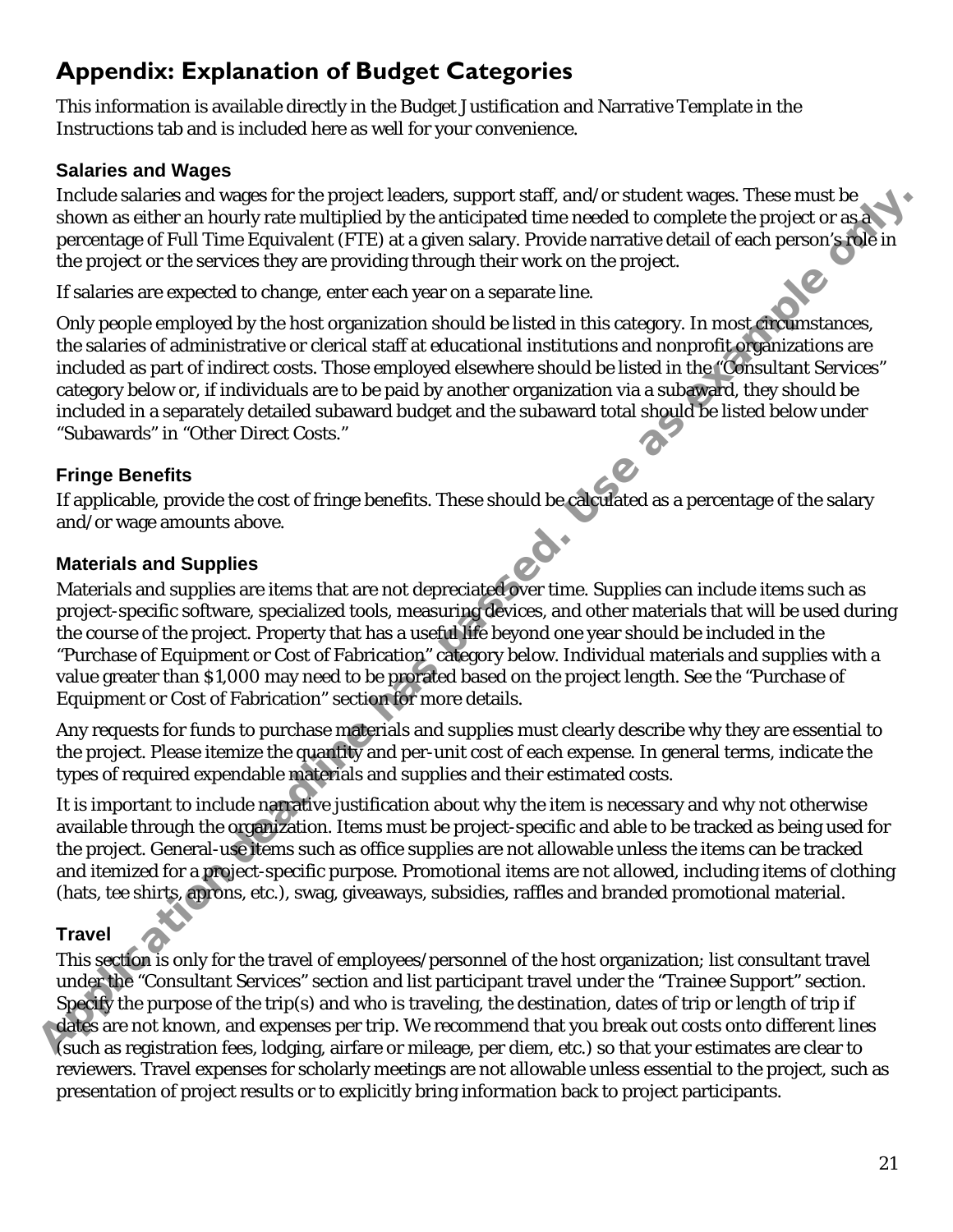When requesting funds for travel by car, use the mileage reimbursement rate set by the organization administering the grant (cannot be more than the Federal rate). If your organization does not have a rate, then you should use the current Federal mileage rate at: **[www.irs.gov/tax-professionals/standard](http://www.irs.gov/tax-professionals/standard-mileage-rates)[mileage-rates](http://www.irs.gov/tax-professionals/standard-mileage-rates)**.

If the budget includes air travel, these trips must clearly be justified as necessary to the project. Foreign travel is typically not allowed under the SARE program except in cases where sufficient justification has been provided and it must be pre-approved by Northeast SARE staff if your project is funded. To justify foreign travel, grant applicants need to demonstrate the travel is 1) directly related to the project, 2) important for project completion, and 3) well justified (i.e., provide explanation for why the activity cannot be done in the USA, detail relevance to Northeast agriculture sustainability, and provide foreign institution and colleagues' qualifications when relevant, etc.). All airline travel must be booked according to the guidelines of the Fly America Act which roughly states that, except under certain circumstances, flights must be booked on U.S. flag carriers. In addition, all flights must be booked in coach class. been provided and it must be pre-approved by Northeast SARE similar you project is function to justify the project content for project and it must be present to the project content for project condition, and 3) well list<br>t

#### **Communications and Printing**

This category includes costs of developing, printing and distributing all publication, education, and outreach materials. Include publishing costs for scientific or technical journal articles here. You may include the cost of developing web-based publications here, but web hosting expenses belong in the "Subscriptions" category. Show a per-piece cost for any publications you plan to develop.

This category also includes postage, photocopying, fax and telephone expenses. Please note that charges for cell phones are not allowable.

#### **Consultant Services**

If outside entities will be compensated on a temporary basis to carry out specific tasks, these charges are listed here. All personnel of the host organization should be listed under the "Salaries and Wages" section. Expenses for specific services, consultants and speakers/presenters should all be included here. Include the names (if applicable) of those receiving stipends or payments for services, the organizations or farms, a description of the services they are providing, and a breakdown of the number of days or hours of service, rate of pay, and expenses to be reimbursed (travel), etc.

Farmer collaborators are often paid stipends and this expense belongs in this category. SARE strongly encourages that farmers (and others who take time out of their normal work to provide a service to the project) be paid for the time they contribute to a project at a reasonable rate. For example, Northeast SARE compensates farmers who serve on its Administrative Council and review teams at a rate of \$300 per day.

Research incentives and compensation for interviewees or other research participants should also be included here when clearly necessary for the success of the program.

#### **Subscriptions**

Costs of subscriptions, such as internet service, web hosting, online meeting, storage, survey platforms, and trade publications can be included here if they are specific to the project.

#### **Conferences, Meetings and Workshops**

Costs of holding project conferences, meetings, training events and workshops are included in this category. Expense examples include the rental of facilities and equipment for meetings, and signage for field days. Details of costs for each conference or meeting should be itemized.

Meal expenses may be included in the budget only in situations where providing the meal maintains the continuity of a formal group meeting or educational training, and not offering such a meal would impose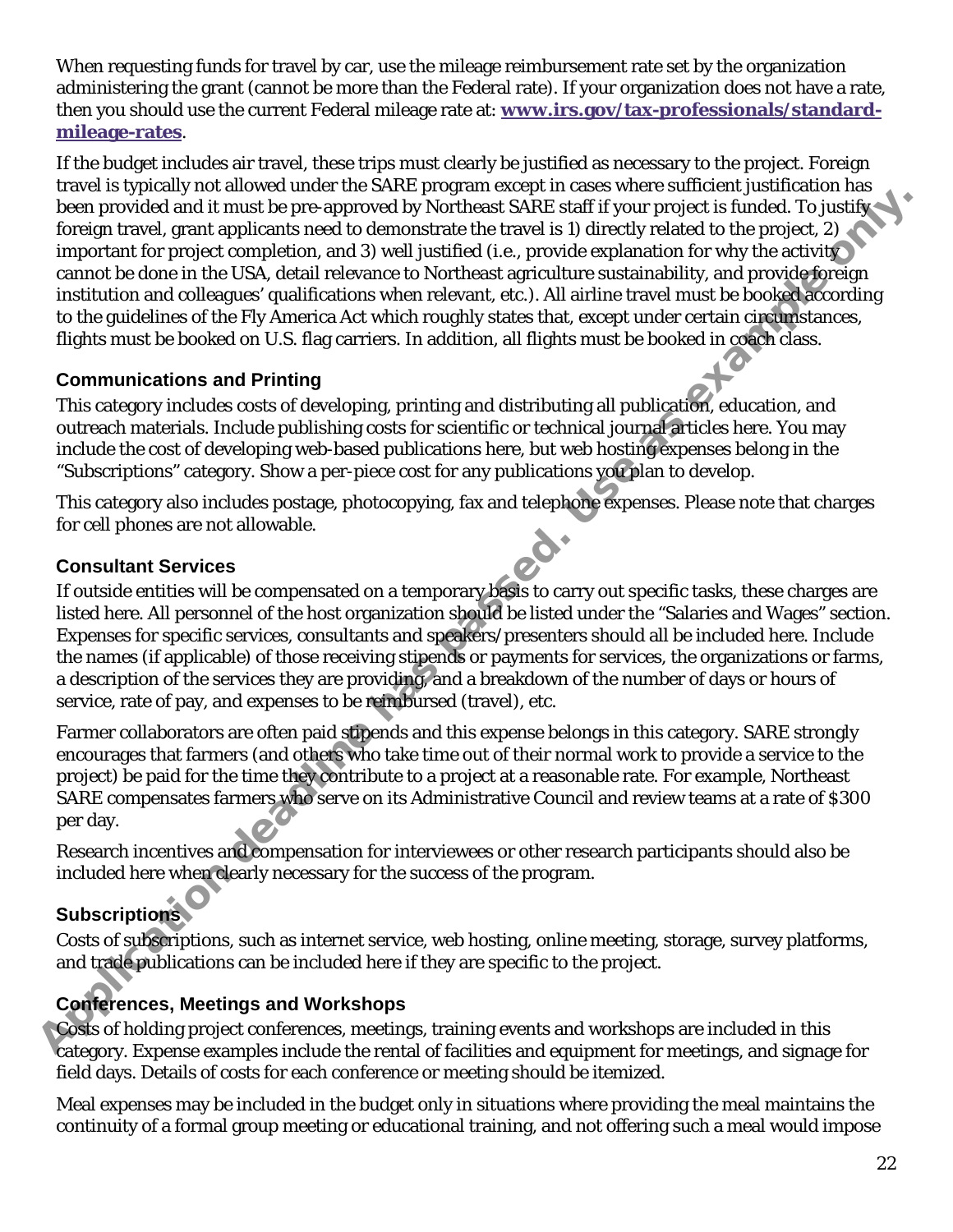inappropriate discomfort for the meeting participants. Conversely, meals may not be charged as project costs when individuals decide to go out for breakfast, lunch or dinner together when no need exists for continuity of a meeting; this kind of activity is considered an entertainment cost.

Reminder: List expenses for a project leader or staff employed by the host organization attending a conference under "Travel". List presenter expenses under "Consultant Services". List trainee-participant expenses under "Trainee Support".

#### **Other Direct Costs**

Please enter other direct costs of your proposal in this section.

Note: If your organization uses Modified Total Direct Costs (MTDC), the costs in this section are exempt from indirect cost calculations. This typically affects only a small number of applicants and is calculated automatically when the "*de minimus* rate" indirect cost option is selected at the bottom of the Budget Justification and Narrative Template. If you are not using the *de minimus* rate, the costs in this section are included in the indirect cost calculation.

#### **Trainee Support (participant support costs)**

If meals, registration costs, transportation, lodging, stipends or other travel expenses are to be paid on behalf of participants who are receiving training as project beneficiaries, these expenses should be listed as Trainee Support costs. Other payments for services rendered should be listed above in "Consultant Services". Other event expenses should be listed in "Conferences, Meetings and Workshops".

#### **Office Rental**

These costs are most often covered under the host organization's indirect costs (see below) and would only be applicable if a remote site was specifically needed to carry out the project.

#### **Purchase of Equipment or Cost of Fabrication**

Equipment is defined as: 1) an item that has an acquisition cost of \$5,000 or more (unless the organization has established lower levels) **and/or** 2) has an expected useful life of more than one year (e.g., a \$1,000 item with a useful life of 5 years would belong in this category). Allowable items ordinarily will be limited to project-specific equipment not already available for the conduct of the work. Generalpurpose equipment—such as a personal computer or a tractor—are not eligible for support unless clearly necessary to the project and primarily used in the conduct of project-specific research. **Other Direct Costs**<br> **Other Direct Costs**<br>
Please enter chere it creats of your proposal in this section.<br>
Please enter chere it from cognomization tuses Modified Total Direct Costs (MTDC), the costs in this section after

Fabrication of equipment is only appropriate when a project's plan of work calls for a piece of equipment to be constructed as an integral part of the project.

Requests for funds to purchase or fabricate equipment must clearly justify: 1) why the equipment is essential to the project and 2) why it is not part of the organization's normal inventory. When possible, equipment should be rented, but if the equipment is relatively inexpensive or not available for rent, an applicant can propose to buy the equipment. Shipping and delivery costs may be included.

Note when the applicant is a for-profit business: Typically, if equipment to be purchased has a useful life beyond the project period, SARE funds should be requested using a pro-rated share of the total cost based only on the time it will be used for the project. The allowed expense should be calculated as the purchase price, divided by expected useful life (typically five years for farm equipment) times the number of years used for the project. If the equipment's effectiveness is unknown (i.e., the project will determine whether it is useful in a particular application) or will be used only for education/research in perpetuity, it may be funded in full.